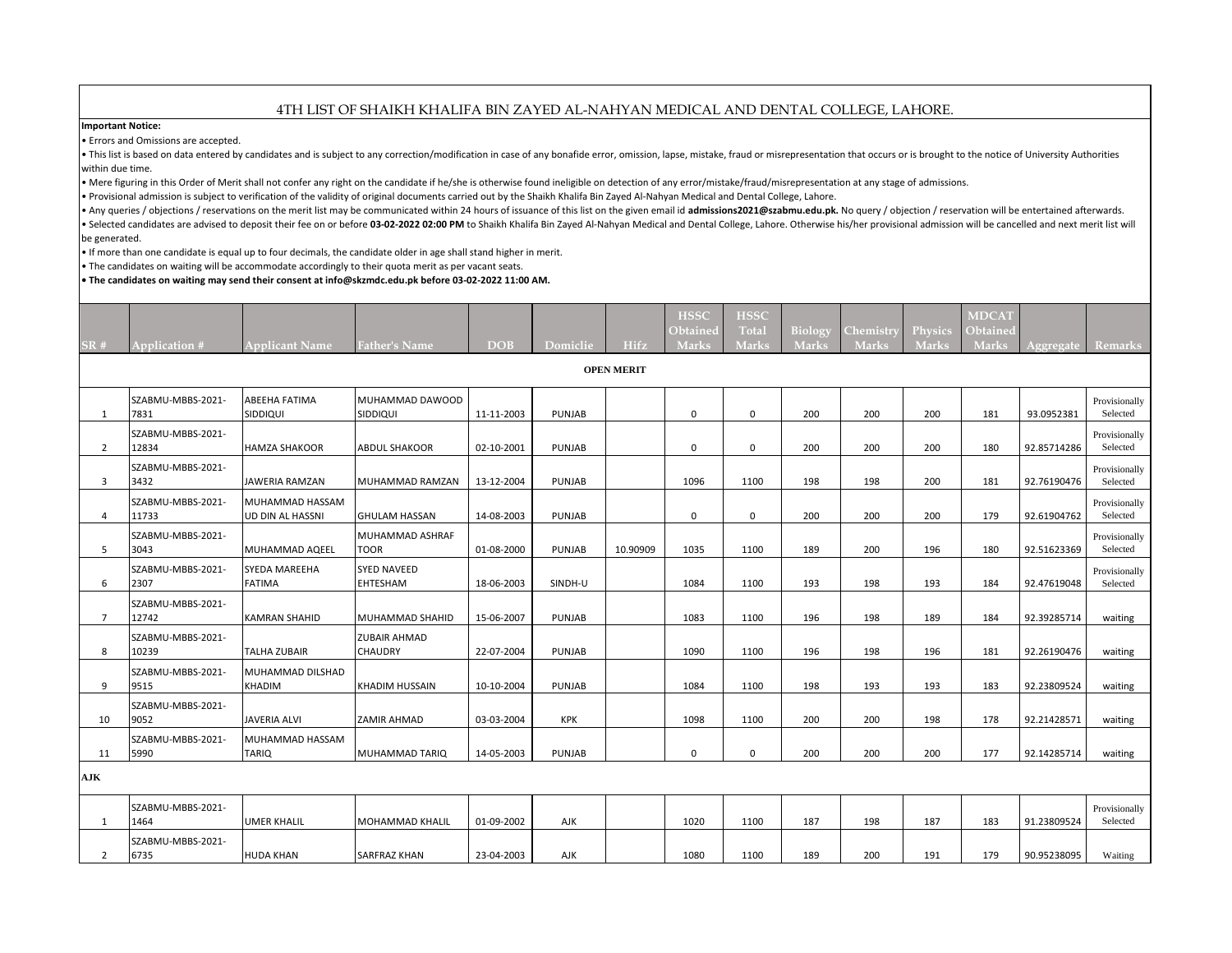| 3                  | SZABMU-MBBS-2021-<br>9428  | MUHAMMAD UMER<br>SULEMAN            | MUHAMMAD SULEMAN      | 22-01-2003 | AJK                |        | 997  | 1100 | 191 | 196 | 191 | 179 | 90.78571429 | Waiting                   |
|--------------------|----------------------------|-------------------------------------|-----------------------|------------|--------------------|--------|------|------|-----|-----|-----|-----|-------------|---------------------------|
| $\overline{4}$     | SZABMU-MBBS-2021-<br>1872  | <b>BABAR HUSSAIN</b>                | <b>GHULAM GHOUS</b>   | 23-05-2002 | AJK                |        | 1032 | 1100 | 183 | 200 | 189 | 181 | 90.76190476 | Waiting                   |
| 5                  | SZABMU-MBBS-2021-<br>4327  | <b>ASMA FAROOQ</b>                  | FAROOQ AHMED          | 17-08-2003 | AJK                |        | 1082 | 1100 | 193 | 193 | 196 | 177 | 90.64285714 | Waiting                   |
| 6                  | SZABMU-MBBS-2021-<br>2994  | MUHAMMAD ALI<br>SUBHANI             | <b>GHULAM MUSTAFA</b> | 05-12-2003 | AJK                |        | 1076 | 1100 | 189 | 200 | 187 | 179 | 90.61904762 | Waiting                   |
| $\overline{7}$     | SZABMU-MBBS-2021-<br>3235  | <b>AMNA NOREEN</b>                  | AFTAB AHMED ABBASI    | 22-07-2003 | AJK                | 10.909 | 1082 | 1100 | 193 | 189 | 200 | 173 | 90.59955952 | Waiting                   |
| 8                  | SZABMU-MBBS-2021-<br>13141 | <b>SAMEEN MUNIR</b>                 | <b>SAMEEN MUNIR</b>   | 15-02-2003 | AJK                |        | 1078 | 1100 | 189 | 198 | 191 | 178 | 90.54761905 | Waiting                   |
| 9                  | SZABMU-MBBS-2021-<br>9202  | SAJJAL FATIMA                       | CH. ABDUL REHMAN      | 11-07-2002 | AJK                |        | 1047 | 1100 | 196 | 200 | 193 | 174 | 90.51190476 | Waiting                   |
| <b>BALOCHISTAN</b> |                            |                                     |                       |            |                    |        |      |      |     |     |     |     |             |                           |
| -1                 | SZABMU-MBBS-2021-<br>2281  | SAMREEN                             | <b>ZAMIN ALI</b>      | 16-10-2002 | <b>BALOCHISTAN</b> |        | 1072 | 1100 | 189 | 185 | 198 | 171 | 88.38095238 | Provisionally<br>Selected |
| $\overline{2}$     | SZABMU-MBBS-2021-<br>4483  | <b>SHANO SHERANI</b>                | SAYED AKBAR           | 01-07-2003 | BALOCHISTAN        |        | 1074 | 1100 | 193 | 196 | 185 | 170 | 88.30952381 | Waiting                   |
| 3                  | SZABMU-MBBS-2021-<br>11539 | <b>NASEEB ULLAH</b>                 | <b>FATEH KHAN</b>     | 10-10-2002 | BALOCHISTAN        |        | 1080 | 1100 | 187 | 193 | 200 | 167 | 88.0952381  | Waiting                   |
| $\overline{4}$     | SZABMU-MBBS-2021-<br>2694  | <b>ANS AHMED</b>                    | JAN MUHAMMAD          | 03-03-2003 | BALOCHISTAN        |        | 1062 | 1100 | 185 | 187 | 196 | 171 | 88.04761905 | Waiting                   |
| 5                  | SZABMU-MBBS-2021-<br>11682 | <b>FEROZ KHAN</b>                   | <b>BALOCH KHAN</b>    | 28-09-2003 | <b>BALOCHISTAN</b> |        | 1072 | 1100 | 189 | 196 | 187 | 169 | 87.9047619  | Waiting                   |
| $G$ B              |                            |                                     |                       |            |                    |        |      |      |     |     |     |     |             |                           |
| -1                 | SZABMU-MBBS-2021-<br>9875  | <b>SIKANDAR EHSAN</b>               | <b>EHSAN ALI</b>      | 08-01-2000 | GB                 |        | 954  | 1100 | 191 | 190 | 186 | 174 | 88.67857143 | Provisionally<br>Selected |
| 2                  | SZABMU-MBBS-2021-<br>11458 | NOOR UL AYN HAIDER                  | JAVED IQBAL           | 09-09-2003 | GB                 |        | 1087 | 1100 | 197 | 195 | 195 | 166 | 88.44047619 | Waiting                   |
| $\mathbf{3}$       | SZABMU-MBBS-2021-<br>7572  | EJAZ HUSSAIN IRFANI                 | <b>ABDUL KHAN</b>     | 05-03-2002 | GB                 |        | 925  | 1100 | 193 | 185 | 173 | 178 | 88.29761905 | Waiting                   |
| $\overline{4}$     | SZABMU-MBBS-2021-<br>2585  | <b>SARA NASEEM</b>                  | MUHAMMAD NASEEM       | 29-06-2004 | GB                 |        | 988  | 1100 | 195 | 187 | 183 | 173 | 88.27380952 | Waiting                   |
| 5                  | SZABMU-MBBS-2021-<br>7278  | AROOJ FATIMA                        | WAZIR ZULFIQAR ALI    | 15-02-2004 | GB                 |        | 1076 | 1100 | 193 | 196 | 187 | 169 | 88.23809524 | Waiting                   |
| 6                  | SZABMU-MBBS-2021-<br>7701  | SYEDA MARYAM<br><b>MOSAVI</b>       | SYED MUSTAFA SHAH     | 21-01-2000 | GB                 |        | 978  | 1100 | 189 | 189 | 185 | 173 | 88.10714286 | Waiting                   |
| $\tau$             | SZABMU-MBBS-2021-<br>1073  | SAFIA QURBAN                        | <b>QURBAN SHAH</b>    | 01-04-2002 | GB                 |        | 973  | 1100 | 186 | 188 | 193 | 171 | 87.96428571 | Waiting                   |
|                    | <b>KHYBER PAKHTUNKHWA</b>  |                                     |                       |            |                    |        |      |      |     |     |     |     |             |                           |
| 1                  | SZABMU-MBBS-2021-<br>10208 | AREEBA EEMAN AHMAD<br><b>ABBASI</b> | NISAR AHMAD ABBASI    | 01-08-2005 | KPK                |        | 1089 | 1100 | 193 | 198 | 198 | 171 | 89.79761905 | Provisionally<br>Selected |
|                    |                            |                                     |                       |            |                    |        |      |      |     |     |     |     |             |                           |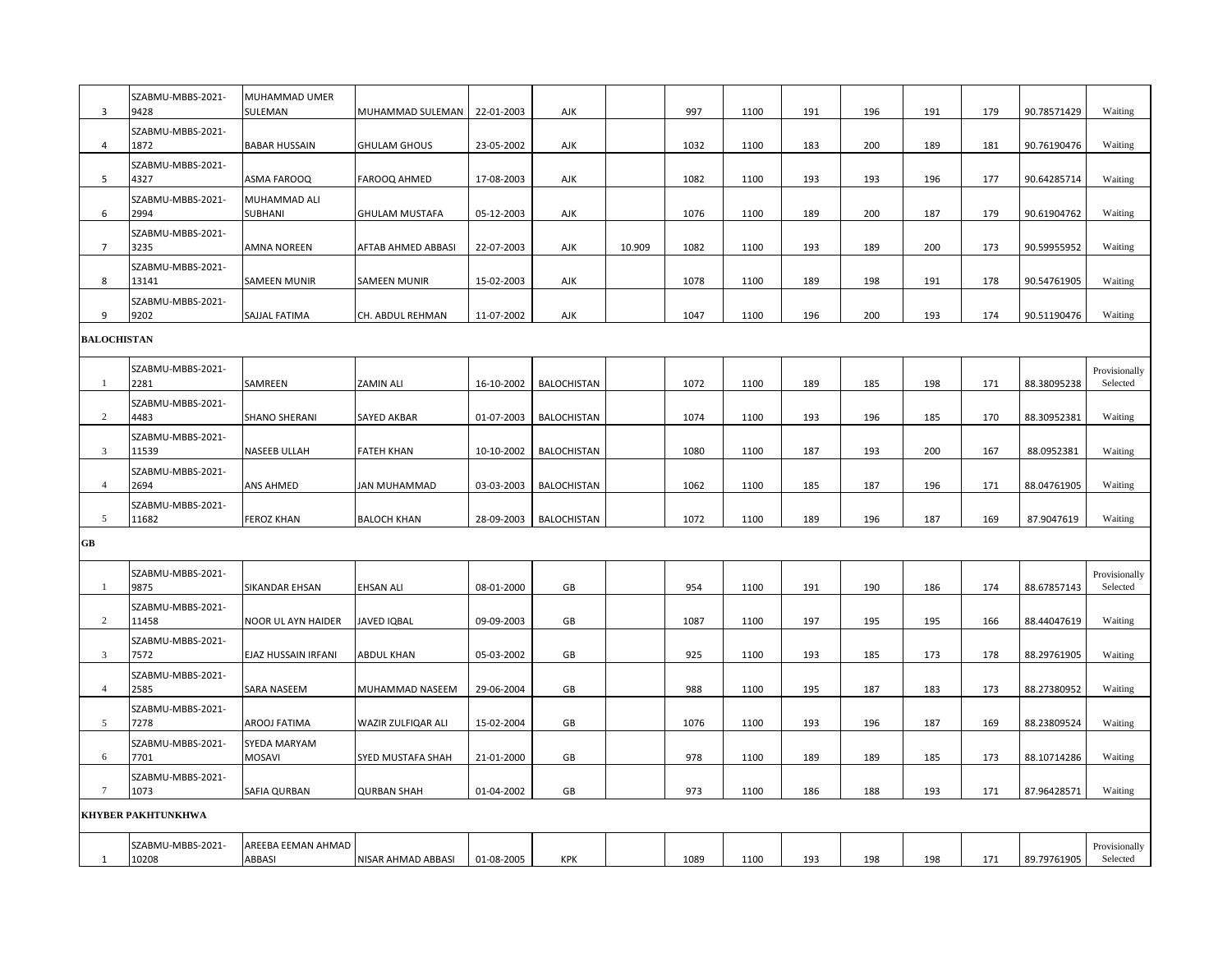| 2              | SZABMU-MBBS-2021-<br>8515          | PALWASHA ASGHAR                  | ASGHAR MUHAMMAD                          | 17-08-1998               | <b>KPK</b>               |          | 1005 | 1100         | 198        | 195        | 197        | 170        | 89.64285714                | Provisionally<br>Selected |
|----------------|------------------------------------|----------------------------------|------------------------------------------|--------------------------|--------------------------|----------|------|--------------|------------|------------|------------|------------|----------------------------|---------------------------|
| 3              | SZABMU-MBBS-2021-<br>2163          | AYESHA MASOOD                    | MASOOD HAIDER                            | 22-11-2002               | <b>KPK</b>               |          | 978  | 1100         | 94         | 93         | 93         | 180        | 89.52380952                | Provisionally<br>Selected |
| 4              | SZABMU-MBBS-2021-<br>13081         | MUHAMMAD SHOAIB<br>KHAN          | ASFANDYAR KHAN                           | 23-01-2003               | KPK                      |          | 986  | 1100         | 195        | 194        | 188        | 174        | 89.51190476                | Provisionally<br>Selected |
| 5              | SZABMU-MBBS-2021-<br>2538          | <b>UBAID ULLAH SHAH</b>          | MUSTAFA SHAH                             | 14-01-2001               | <b>KPK</b>               |          | 975  | 1100         | 191        | 185        | 186        | 179        | 89.45238095                | Provisionally<br>Selected |
| 6              | SZABMU-MBBS-2021-<br>9644          | SHEHZAD AHMAD                    | MAHMOOD KHAN                             | 10-02-2004               | KPK                      |          | 1052 | 1100         | 192        | 186        | 184        | 179        | 89.45238095                | Provisionally<br>Selected |
| $\overline{7}$ | SZABMU-MBBS-2021-<br>9138          | SHEEMA FARID                     | MUHAMMAD FARID                           | 27-12-2003               | <b>KPK</b>               |          | 1082 | 1100         | 191        | 193        | 198        | 172        | 89.45238095                | Provisionally<br>Selected |
| 8              | SZABMU-MBBS-2021-<br>10131         | MUHAMMAD ARIB<br>MALIK           | RAHIL AUMIR MALIK                        | 23-09-2003               | <b>KPK</b>               |          | 1030 | 1100         | 186        | 186        | 178        | 183        | 89.4047619                 | Provisionally<br>Selected |
| 9              | SZABMU-MBBS-2021-<br>13999         | <b>TALHA NAVEED</b>              | NAVEED AKHTAR                            | 30-12-2003               | KPK                      |          | 1070 | 1100         | 194        | 184        | 192        | 176        | 89.4047619                 | waiting                   |
| 10             | SZABMU-MBBS-2021-<br>1163          | <b>OMER FAROOQ</b>               | AHMAD FAROOQ                             | 01-06-2004               | <b>KPK</b>               |          | 1078 | 1100         | 192        | 192        | 194        | 173        | 89.35714286                | waiting                   |
| 11             | SZABMU-MBBS-2021-<br>3597          | MUHAMMAD<br>SHAHERYAR            | MUHAMMAD SHAFQAT                         | 09-07-2002               | KPK                      |          | 999  | 1100         | 183        | 195        | 191        | 176        | 89.32142857                | waiting                   |
| 12             | SZABMU-MBBS-2021-<br>11363         | <b>SOMA KHAN</b>                 | MUHAMMAD SULTAB                          | 20-04-2000               | <b>KPK</b>               |          | 977  | 1100         | 181        | 194        | 185        | 179        | 89.28571429                | waiting                   |
| 13             | SZABMU-MBBS-2021-<br>9638          | WALEED AHMAD                     | UMAR ZAMAN                               | 20-06-2003               | <b>KPK</b>               |          | 1054 | 1100         | 180        | 190        | 190        | 179        | 89.28571429                | waiting                   |
| 14             | SZABMU-MBBS-2021-<br>2619          | OMISHKA JAVED                    | JAVED ALAM JAN                           | 17-05-2004               | <b>KPK</b>               |          | 995  | 1100         | 94         | 93         | 93         | 179        | 89.28571429                | waiting                   |
| 15             | SZABMU-MBBS-2021-<br>12575         | ZARQA TANVEER                    | MAZHAR-UL-TANVEER                        | 13-11-1999               | <b>KPK</b>               |          | 969  | 1100         | 195        | 187        | 189        | 175        | 89.25                      | waiting                   |
| 16             | SZABMU-MBBS-2021-<br>2198          | AYESHA KHAN                      | MUHAMMAD ZAFRAN<br>ABBASI                | 13-10-2001               | <b>KPK</b>               |          | 971  | 1100         | 181        | 190        | 180        | 182        | 89.25                      | waiting                   |
| 17             | SZABMU-MBBS-2021-<br>7640          | <b>ZAINAB TAHIR</b>              | TAHIR HAMEED                             | 14-12-2002               | KPK                      |          | 1054 | 1100         | 186        | 188        | 194        | 176        | 89.23809524                | waiting                   |
| 18             | SZABMU-MBBS-2021-<br>11153         | MUHAMMAD SAAD                    | GULZAMAN                                 | 18-09-2002               | <b>KPK</b>               |          | 1082 | 1100         | 196        | 192        | 194        | 171        | 89.21428571                | waiting                   |
| 19             | SZABMU-MBBS-2021-<br>5372          | SAVIRA KHATTAK                   | NAQIB ULLAH                              | 01-04-2003               | <b>KPK</b>               |          | 1011 | 1100         | 178        | 187        | 194        | 179        | 89.20238095                | waiting                   |
| 20             | SZABMU-MBBS-2021-<br>9412          | AHMAD SHAHNAWAZ                  | HIDAYAT ULLAH                            | 11-12-2001               | <b>KPK</b>               | 10.90909 | 923  | 1100         | 190        | 194        | 184        | 172        | 89.19480512                | waiting                   |
| 21             | SZABMU-MBBS-2021-<br>5813          | ILSA KHAN                        | SIBGHATULLAH KHAN                        | 20-02-2003               | <b>KPK</b>               |          | 1076 | 1100         | 191        | 198        | 187        | 173        | 89.19047619                | waiting                   |
| 22             | SZABMU-MBBS-2021-<br>2974          | SHAHBAZ AZAM KHAN                | AZAM KHAN                                | 16-07-2003               | KPK                      |          | 1073 | 1100         | 193        | 191        | 189        | 174        | 89.17857143                | waiting                   |
|                | SZABMU-MBBS-2021-                  |                                  |                                          |                          |                          |          | 980  |              |            |            |            |            |                            |                           |
| 23<br>24       | 7390<br>SZABMU-MBBS-2021-<br>10975 | WAQAS AHMAD<br><b>NAILA ANUM</b> | MUHAMMAD SHER<br>MUHAMMAD<br>BARKATULLAH | 03-03-2001<br>28-04-2001 | <b>KPK</b><br><b>KPK</b> |          | 1000 | 1100<br>1100 | 191<br>192 | 184<br>186 | 195<br>192 | 175<br>175 | 89.16666667<br>89.16666667 | waiting<br>waiting        |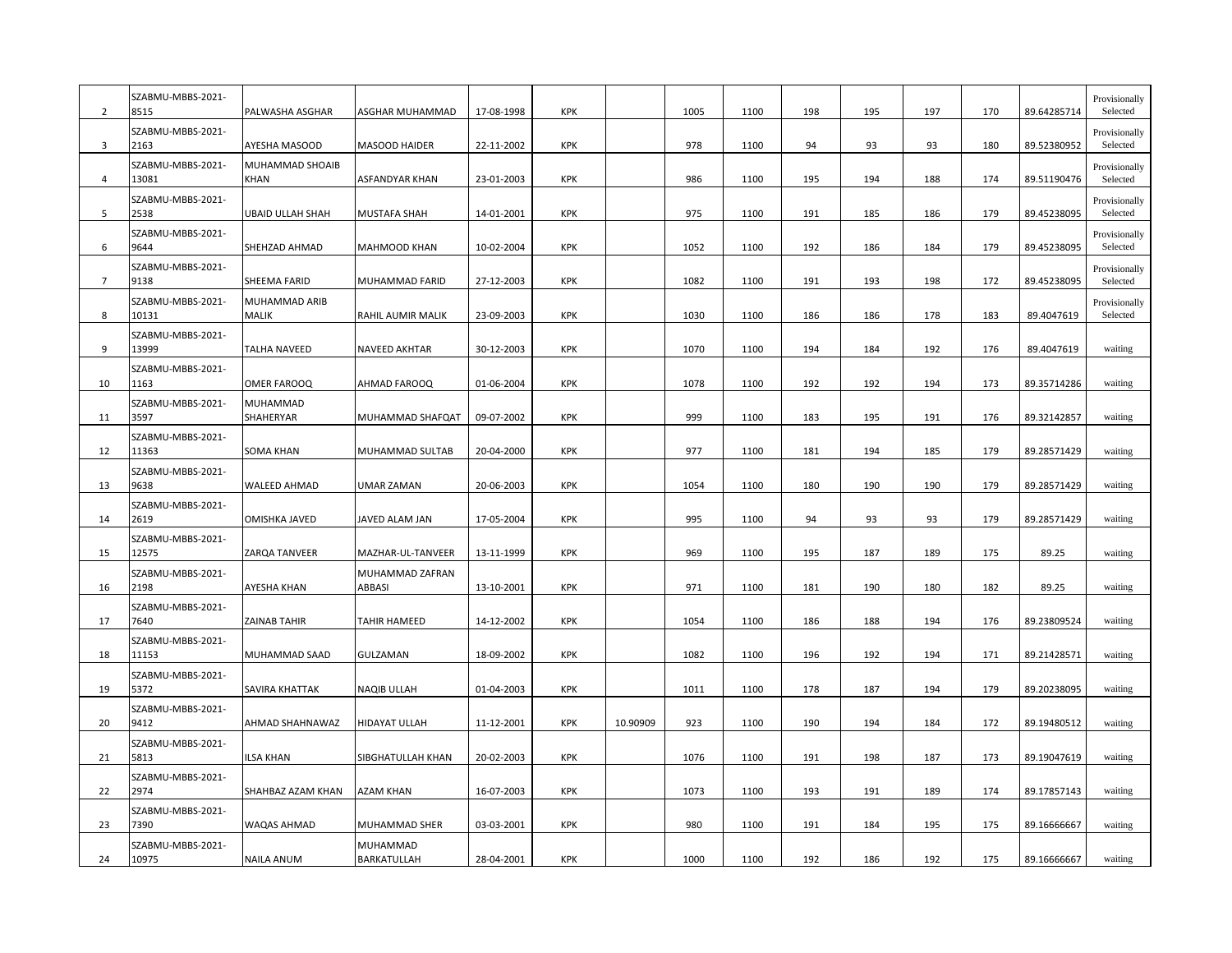| 25             | SZABMU-MBBS-2021-<br>4995  | ALI WARIS KHAN                      | AMEER HUSSAIN KHAN              | 11-12-2003 | KPK        | 1007 | 1100 | 185 | 178 | 198 | 178 | 89.13095238 | waiting                   |
|----------------|----------------------------|-------------------------------------|---------------------------------|------------|------------|------|------|-----|-----|-----|-----|-------------|---------------------------|
| 26             | SZABMU-MBBS-2021-<br>6140  | ARISHA MUQADDAS                     | HIDAYAT ULLAH                   | 21-08-2003 | <b>KPK</b> | 1078 | 1100 | 191 | 200 | 187 | 172 | 89.11904762 | waiting                   |
| 27             | SZABMU-MBBS-2021-<br>9424  | ASJAD MUNAWAR                       | <b>MUNAWAR</b>                  | 14-11-2003 | KPK        | 1054 | 1100 | 182 | 186 | 190 | 179 | 89.11904762 | waiting                   |
| 28             | SZABMU-MBBS-2021-<br>1342  | MAAMOOR IRFAN                       | <b>IRFAN JAMIL ESHAI</b>        | 17-02-2004 | <b>KPK</b> | 1072 | 1100 | 200 | 187 | 185 | 174 | 89.0952381  | waiting                   |
| 29             | SZABMU-MBBS-2021-<br>12766 | NADEEM ANWAR                        | LAL                             | 10-03-2001 | <b>KPK</b> | 1058 | 1100 | 197 | 196 | 196 | 168 | 89.08333333 | waiting                   |
| 30             | SZABMU-MBBS-2021-<br>5786  | KAREEMULLAH                         | <b>HAKIM KHAN</b>               | 21-07-2003 | <b>KPK</b> | 958  | 1100 | 187 | 187 | 189 | 177 | 89.05952381 | waiting                   |
| 31             | SZABMU-MBBS-2021-<br>1849  | UM-E-KULSOOM                        | MUHAMMAD AFZAL                  | 24-03-2004 | KPK        | 1083 | 1100 | 198 | 187 | 198 | 170 | 89.05952381 | waiting                   |
| 32             | SZABMU-MBBS-2021-<br>8414  | <b>HAFSA GUL</b>                    | IKRAM ULLAH KHAN                | 01-03-2004 | <b>KPK</b> | 1080 | 1100 | 194 | 194 | 192 | 171 | 89.04761905 | waiting                   |
| 33             | SZABMU-MBBS-2021-<br>12577 | KHADIJA BIBI                        | MUHAMMAD ZAMIR                  | 10-03-2002 | <b>KPK</b> | 986  | 1100 | 196 | 180 | 192 | 175 | 89          | waiting                   |
| <b>PUNJAB</b>  |                            |                                     |                                 |            |            |      |      |     |     |     |     |             |                           |
| 1              | SZABMU-MBBS-2021-<br>7831  | ABEEHA FATIMA<br>SIDDIQUI           | MUHAMMAD DAWOOD<br>SIDDIQUI     | 11-11-2003 | PUNJAB     | 0    | 0    | 200 | 200 | 200 | 181 | 93.0952381  | Provisionally<br>Selected |
| $\overline{2}$ | SZABMU-MBBS-2021-<br>12834 | <b>HAMZA SHAKOOR</b>                | <b>ABDUL SHAKOOR</b>            | 02-10-2001 | PUNJAB     | 0    | 0    | 200 | 200 | 200 | 180 | 92.85714286 | Provisionally<br>Selected |
| 3              | SZABMU-MBBS-2021-<br>11733 | MUHAMMAD HASSAM<br>UD DIN AL HASSNI | <b>GHULAM HASSAN</b>            | 14-08-2003 | PUNJAB     | 0    | 0    | 200 | 200 | 200 | 179 | 92.61904762 | Provisionally<br>Selected |
| 4              | SZABMU-MBBS-2021-<br>10239 | <b>TALHA ZUBAIR</b>                 | <b>ZUBAIR AHMAD</b><br>CHAUDRY  | 22-07-2004 | PUNJAB     | 1090 | 1100 | 196 | 198 | 196 | 181 | 92.26190476 | Provisionally<br>Selected |
| 5              | SZABMU-MBBS-2021-<br>5990  | MUHAMMAD HASSAM<br>TARIQ            | MUHAMMAD TARIQ                  | 14-05-2003 | PUNJAB     | 0    | 0    | 200 | 200 | 200 | 177 | 92.14285714 | Provisionally<br>Selected |
| 6              | SZABMU-MBBS-2021-<br>9568  | DAWOOD UR REHMAN                    | KALEEM ULLAH                    | 31-01-2003 | PUNJAB     | 1021 | 1100 | 184 | 190 | 187 | 190 | 91.98809524 | Provisionally<br>Selected |
| $\overline{7}$ | SZABMU-MBBS-2021-<br>4598  | <b>FANILA TANVEER</b>               | TANVEER AHMAD AWAN              | 04-12-2003 | PUNJAB     | 1081 | 1100 | 187 | 198 | 196 | 183 | 91.98809524 | Provisionally<br>Selected |
| 8              | SZABMU-MBBS-2021-<br>8406  | MUHAMMAD REHAN ALI ZAFAR IQBAL      |                                 | 17-09-2001 | PUNJAB     | 1017 | 1100 | 188 | 198 | 192 | 184 | 91.97619048 | Provisionally<br>Selected |
| 9              | SZABMU-MBBS-2021-<br>4966  | MUHAMMAD RAYYAN                     | MEHMOOD AKHTAR                  | 11-07-2003 | PUNJAB     | 1013 | 1100 | 190 | 192 | 196 | 184 | 91.97619048 | Provisionally<br>Selected |
| 10             | SZABMU-MBBS-2021-<br>6238  | SIKANDAR NAWAZ                      | MUHAMMAD NAWAZ<br><b>BHATTI</b> | 23-11-2003 | PUNJAB     | 1098 | 1100 | 198 | 200 | 200 | 177 | 91.97619048 | Provisionally<br>Selected |
| 11             | SZABMU-MBBS-2021-<br>11063 | AYESHA ZAFAR                        | MALIK ZAFAR IQBAL               | 02-12-2003 | PUNJAB     | 1098 | 1100 | 198 | 200 | 200 | 177 | 91.97619048 | Provisionally<br>Selected |
| 12             | SZABMU-MBBS-2021-<br>6424  | ZAINAB SAGHIR                       | SAGHIR AHMAD                    | 26-02-2004 | PUNJAB     | 1098 | 1100 | 198 | 200 | 200 | 177 | 91.97619048 | Provisionally<br>Selected |
| 13             | SZABMU-MBBS-2021-<br>2376  | <b>WARDA AWAIS</b>                  | MUHAMMAD AWAIS                  | 05-03-2004 | PUNJAB     | 1098 | 1100 | 198 | 200 | 200 | 177 | 91.97619048 | Provisionally<br>Selected |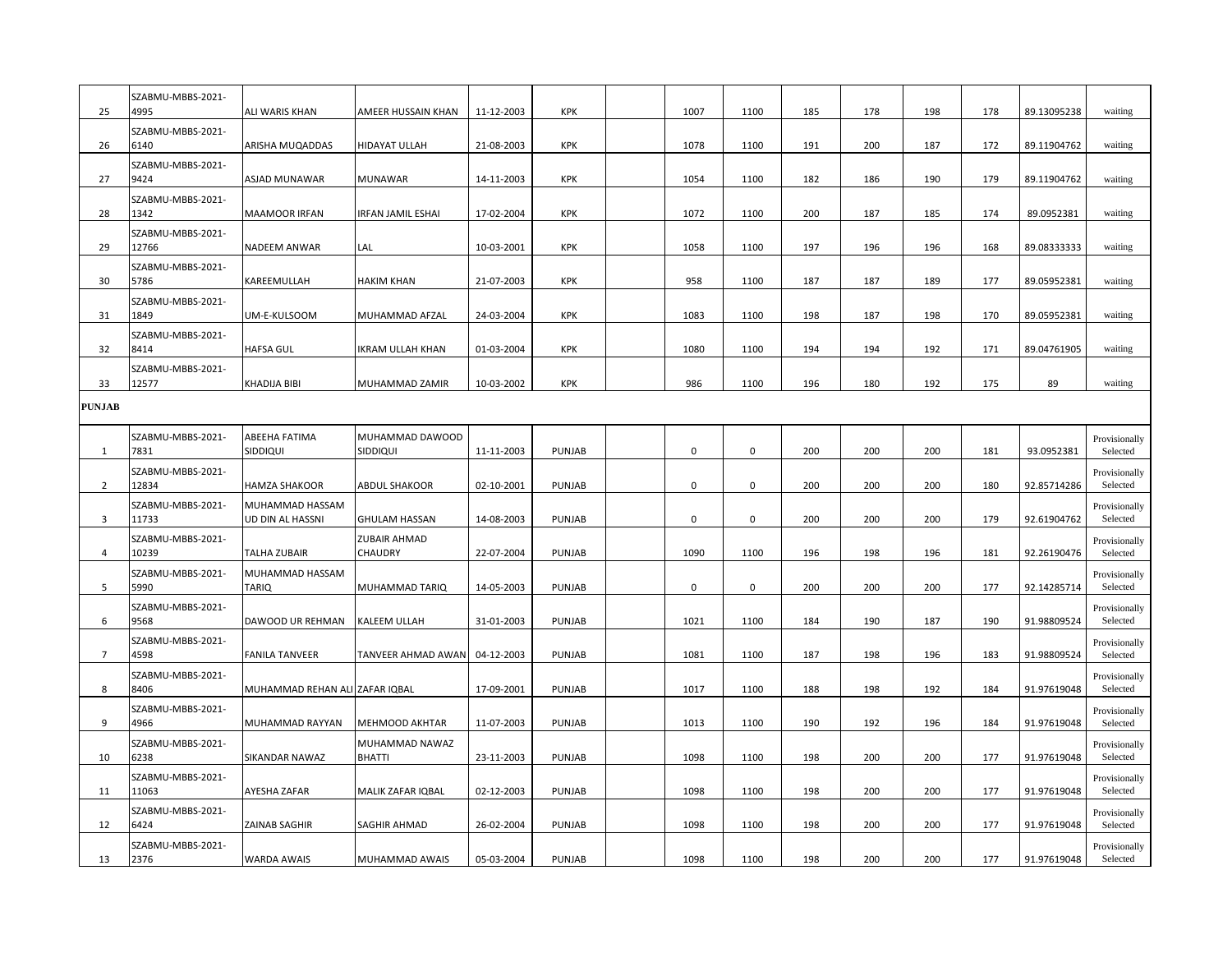| 14 | SZABMU-MBBS-2021-<br>14176 | MUHAMMAD YOUSUF<br>AAMIR             | <b>AAMIR NAZEER</b>                     | 09-05-2004 | PUNJAB        |             | 1078 | 1100 | 196 | 191 | 191 | 184 | 91.97619048 | Provisionally<br>Selected |
|----|----------------------------|--------------------------------------|-----------------------------------------|------------|---------------|-------------|------|------|-----|-----|-----|-----|-------------|---------------------------|
| 15 | SZABMU-MBBS-2021-<br>7723  | <b>MUHAMMAD MUNEEB</b><br>AKHTAR     | <b>MUHAMMAD SHOAIB</b><br><b>AKHTAR</b> | 03-01-2005 | PUNJAB        |             | 1098 | 1100 | 200 | 198 | 200 | 177 | 91.97619048 | Provisionally<br>Selected |
| 16 | SZABMU-MBBS-2021-<br>11136 | TALHA AYYUB                          | MUHAMMAD AYYUB                          | 14-08-2002 | PUNJAB        |             | 1021 | 1100 | 193 | 189 | 193 | 185 | 91.96428571 | Provisionally<br>Selected |
| 17 | SZABMU-MBBS-2021-<br>1356  | MARYIUM RIZWAN                       | <b>RIZWAN SAIT</b>                      | 09-02-2000 | PUNJAB        |             | 1028 | 1100 | 194 | 198 | 200 | 179 | 91.95238095 | Provisionally<br>Selected |
| 18 | SZABMU-MBBS-2021-<br>3995  | <b>ASAD SALEEM</b>                   | MUHAMMAD SALEEM                         | 28-08-2001 | PUNJAB        |             | 1046 | 1100 | 198 | 196 | 198 | 179 | 91.95238095 | Provisionally<br>Selected |
| 19 | SZABMU-MBBS-2021-<br>9510  | MUHAMMAD QUSAIN<br>RAZA              | MUHAMMAD ASKRI UL<br><b>HIDAYAT</b>     | 20-02-2002 | PUNJAB        |             | 1040 | 1100 | 200 | 198 | 194 | 179 | 91.95238095 | Provisionally<br>Selected |
| 20 | SZABMU-MBBS-2021-<br>11981 | MUHAMMAD OMAR<br>KHAN                | <b>FARUQ ALI KHAN</b>                   | 26-02-2003 | PUNJAB        |             | 1092 | 1100 | 196 | 200 | 196 | 179 | 91.95238095 | Provisionally<br>Selected |
| 21 | SZABMU-MBBS-2021-<br>5862  | SYED MUHAMMAD<br>MUARIJ ALI NAQVI    | SYED MUHAMMAD<br><b>HUSSNAIN</b>        | 28-07-2005 | PUNJAB        |             | 1092 | 1100 | 198 | 196 | 198 | 179 | 91.95238095 | Provisionally<br>Selected |
| 22 | SZABMU-MBBS-2021-<br>1412  | <b>IRTA TAHIR MALIK</b>              | TAHIR RIAZ MALIK                        | 03-06-2001 | PUNJAB        |             | 1065 | 1100 | 193 | 176 | 200 | 187 | 91.94047619 | Provisionally<br>Selected |
| 23 | SZABMU-MBBS-2021-<br>1621  | ALISHBA ASLAM                        | SHEIKH MUHAMMAD<br><b>ASLAM AKHTAR</b>  | 25-06-2002 | <b>PUNJAB</b> |             | 1015 | 1100 | 191 | 200 | 198 | 180 | 91.94047619 | Provisionally<br>Selected |
| 24 | SZABMU-MBBS-2021-<br>14007 | ZUBADLA                              | ZULFIQAR AHMAD                          | 10-10-2002 | PUNJAB        |             | 1089 | 1100 | 200 | 191 | 198 | 180 | 91.94047619 | Provisionally<br>Selected |
| 25 | SZABMU-MBBS-2021-<br>9392  | <b>SANYA NOMAN</b>                   | NOMAN NAZIR AHMAD                       | 27-11-2002 | PUNJAB        |             | 1065 | 1100 | 185 | 191 | 193 | 187 | 91.94047619 | Provisionally<br>Selected |
| 26 | SZABMU-MBBS-2021-<br>5905  | MUHAMMAD HASSAN                      | SHAHID AKRAM                            | 26-11-2003 | <b>PUNJAB</b> |             | 1024 | 1100 | 194 | 195 | 200 | 180 | 91.94047619 | Provisionally<br>Selected |
| 27 | SZABMU-MBBS-2021-<br>7392  | <b>ADAN ALI</b>                      | MUHAMMAD AKHTAR<br>ALI                  | 21-06-2004 | PUNJAB        |             | 1035 | 1100 | 198 | 198 | 193 | 180 | 91.94047619 | Provisionally<br>Selected |
| 28 | SZABMU-MBBS-2021-<br>7680  | MUHAMMAD BIN<br><b>IMRAN</b>         | <b>IMRAN HANEEF</b>                     | 12-05-2003 | PUNJAB        | 10.90909    | 1035 | 1100 | 193 | 193 | 189 | 181 | 91.9209956  | Provisionally<br>Selected |
| 29 | SZABMU-MBBS-2021-<br>12029 | <b>AYSHAM AHMAD</b>                  | <b>MASOOD AHMAD</b>                     | 04-04-2002 | PUNJAB        |             | 1027 | 1100 | 198 | 198 | 187 | 182 | 91.91666667 | Provisionally<br>Selected |
| 30 | SZABMU-MBBS-2021-<br>7808  | MUHAMMAD HAMMAD<br>AFZAL             | MUHAMMAD AFZAL                          | 10-11-2002 | PUNJAB        | $\mathbf 0$ | 1075 | 1100 | 198 | 198 | 187 | 182 | 91.91666667 | Provisionally<br>Selected |
| 31 | SZABMU-MBBS-2021-<br>9417  | MUHAMMAD KAMRAN                      | MUHAMMAD AZAM                           | 04-10-2003 | PUNJAB        |             | 1063 | 1100 | 187 | 200 | 196 | 182 | 91.91666667 | Provisionally<br>Selected |
| 32 | SZABMU-MBBS-2021-<br>6875  | HAFIZ MUHAMMAD<br><b>QASIM ZAFAR</b> | MUHAMMAD ZAFAR<br><b>IQBAL</b>          | 23-07-2001 | PUNJAB        |             | 1080 | 1100 | 180 | 200 | 200 | 183 | 91.9047619  | Provisionally<br>Selected |
| 33 | SZABMU-MBBS-2021-<br>13448 | <b>AIMAN SAEED</b>                   | SAEED NASIR HUSSAIN                     | 09-02-2002 | PUNJAB        |             | 1028 | 1100 | 192 | 193 | 195 | 183 | 91.9047619  | waiting                   |
| 34 | SZABMU-MBBS-2021-<br>11948 | <b>QANITA AFZAAL</b>                 | AFZAAL MAHMOOD                          | 11-06-2002 | <b>PUNJAB</b> |             | 1100 | 1100 | 200 | 200 | 200 | 176 | 91.9047619  | waiting                   |
| 35 | SZABMU-MBBS-2021-<br>2816  | MUHAMMAD IBRAHIM                     | <b>REHAN AKHTAR</b>                     | 05-07-2003 | PUNJAB        |             | 1100 | 1100 | 200 | 200 | 200 | 176 | 91.9047619  | waiting                   |
| 36 | SZABMU-MBBS-2021-<br>1777  | AMNA YASIN                           | MUHAMMAD YASIN<br>QAMAR                 | 06-08-2003 | PUNJAB        |             | 1100 | 1100 | 200 | 200 | 200 | 176 | 91.9047619  | waiting                   |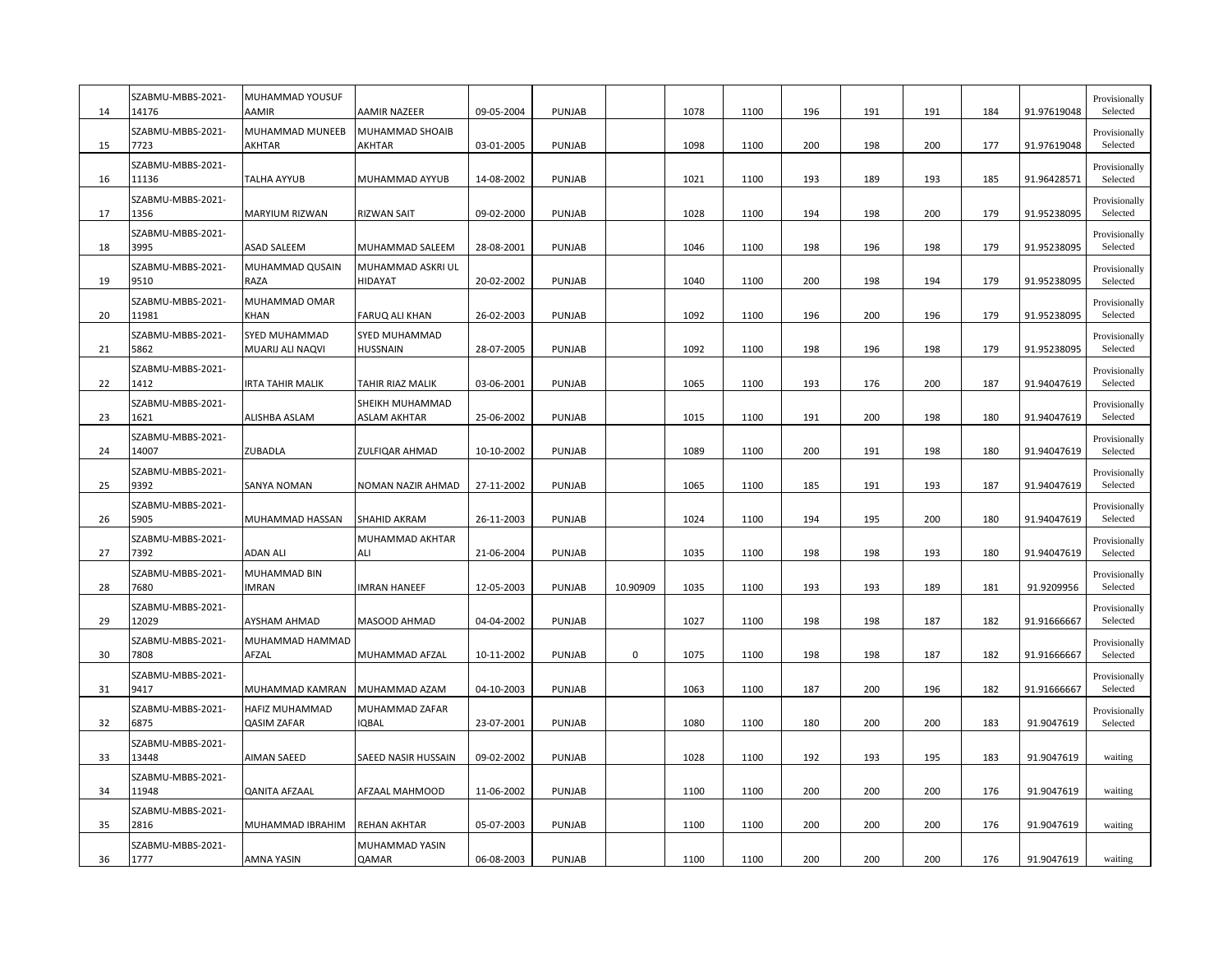| 37 | SZABMU-MBBS-2021-<br>10624 | MAH-E-TAB RAI             | IRSHAD ULLAH KAMAL     | 16-10-2003 | PUNJAB        |          | 1040 | 1100 | 198 | 193 | 189 | 183 | 91.9047619  | waiting |
|----|----------------------------|---------------------------|------------------------|------------|---------------|----------|------|------|-----|-----|-----|-----|-------------|---------|
| 38 | SZABMU-MBBS-2021-<br>1248  | MUHAMMAD FAZEEL           | SHAHID MEHMOOD         | 26-06-2003 | PUNJAB        |          | 1009 | 1100 | 185 | 196 | 196 | 184 | 91.89285714 | waiting |
| 39 | SZABMU-MBBS-2021-<br>2298  | ABEERA WAJID              | ABDUL WAJID SHAHBAZ    | 02-10-2003 | PUNJAB        |          | 1077 | 1100 | 196 | 196 | 185 | 184 | 91.89285714 | waiting |
| 40 | SZABMU-MBBS-2021-<br>9298  | <b>SHAFNA SAIF</b>        | SAIF-UR-REHMAN         | 07-01-2005 | FEDERAL       | 10.90909 | 1044 | 1100 | 195 | 198 | 193 | 177 | 91.88528131 | waiting |
| 41 | SZABMU-MBBS-2021-<br>8801  | <b>MAHAM KHURSHID</b>     | KHURSHID AHMAD         | 22-06-2001 | PUNJAB        |          | 1058 | 1100 | 196 | 200 | 198 | 178 | 91.88095238 | waiting |
| 42 | SZABMU-MBBS-2021-<br>3928  | SHAFAN MUQADAR            | <b>HANIF MASIH</b>     | 09-09-2002 | <b>PUNJAB</b> |          | 1049 | 1100 | 196 | 198 | 200 | 178 | 91.88095238 | waiting |
| 43 | SZABMU-MBBS-2021-<br>4408  | AMNA AMEER                | MUHAMMAD AMEER<br>GUL  | 11-09-2002 | PUNJAB        |          | 1094 | 1100 | 198 | 196 | 200 | 178 | 91.88095238 | waiting |
| 44 | SZABMU-MBBS-2021-<br>3935  | <b>SAMEEN FARRUKH</b>     | AHMAD FARRUKH          | 03-10-2002 | PUNJAB        |          | 1094 | 1100 | 200 | 198 | 196 | 178 | 91.88095238 | waiting |
| 45 | SZABMU-MBBS-2021-<br>8526  | MUHAMMAD HASSAN           | RANA MUHAMMAD<br>ASLAM | 13-08-2003 | PUNJAB        |          | 1036 | 1100 | 196 | 198 | 200 | 178 | 91.88095238 | waiting |
| 46 | SZABMU-MBBS-2021-<br>11479 | MUHAMMAD HASSAN<br>NAZEER | MUHAMMAD RAMZAN        | 06-01-2004 | PUNJAB        |          | 1070 | 1100 | 185 | 196 | 193 | 185 | 91.88095238 | waiting |
| 47 | SZABMU-MBBS-2021-<br>6999  | MAHAM SHAHZADI            | M.NAVEED HUSSAIN       | 09-05-2005 | PUNJAB        |          | 1094 | 1100 | 200 | 196 | 198 | 178 | 91.88095238 | waiting |
| 48 | SZABMU-MBBS-2021-<br>10245 | AZKA GHAFFAR              | ABDUL GHAFFAR ARIAN    | 10-10-2001 | PUNJAB        |          | 1041 | 1100 | 191 | 200 | 200 | 179 | 91.86904762 | waiting |
| 49 | SZABMU-MBBS-2021-<br>3718  | MUHAMMAD SAYYAF<br>SAFDAR | MUHAMMAD SAFDAR        | 16-06-2003 | PUNJAB        |          | 1091 | 1100 | 200 | 193 | 198 | 179 | 91.86904762 | waiting |
| 50 | SZABMU-MBBS-2021-<br>9574  | RIDA FATIMA               | MUHAMMAD AHMAD         | 05-11-2003 | PUNJAB        |          | 1091 | 1100 | 200 | 198 | 193 | 179 | 91.86904762 | waiting |
| 51 | SZABMU-MBBS-2021-<br>8736  | <b>HAJRA PITAFI</b>       | MUHAMMAD TARIQ         | 16-07-2005 | PUNJAB        |          | 1091 | 1100 | 200 | 198 | 193 | 179 | 91.86904762 | waiting |
| 52 | SZABMU-MBBS-2021-<br>12334 | SALMAN MAZHAR             | MAZHAR QUAYUUM         | 01-01-1970 | PUNJAB        |          | 1024 | 1100 | 194 | 182 | 189 | 188 | 91.8452381  | waiting |
| 53 | SZABMU-MBBS-2021-<br>10316 | MUHAMMAD ANSAB            | MUHAMMAD ILYAS         | 04-01-2002 | <b>PUNJAB</b> |          | 1041 | 1100 | 189 | 187 | 189 | 188 | 91.8452381  | waiting |
| 54 | SZABMU-MBBS-2021-<br>7382  | SIDRA BATOOL              | AMAN ULLAH KHAN        | 28-05-2002 | PUNJAB        |          | 1043 | 1100 | 195 | 200 | 190 | 181 | 91.8452381  | waiting |
| 55 | SZABMU-MBBS-2021-<br>2220  | IQRA IJAZ                 | <b>IJAZ AHMED</b>      | 16-07-2002 | PUNJAB        |          | 1039 | 1100 | 196 | 196 | 193 | 181 | 91.8452381  | waiting |
| 56 | SZABMU-MBBS-2021-<br>6023  | <b>JAWERIA SHARIF</b>     | MUHAMMAD SHARIF        | 21-07-2002 | PUNJAB        |          | 1013 | 1100 | 193 | 196 | 196 | 181 | 91.8452381  | waiting |
| 57 | SZABMU-MBBS-2021-<br>3365  | SIDRA KHURSHID            | KHURSHID AHMAD         | 11-01-2003 | PUNJAB        |          | 1041 | 1100 | 196 | 193 | 196 | 181 | 91.8452381  | waiting |
| 58 | SZABMU-MBBS-2021-<br>5844  | MUHAMMAD AALIYAN<br>ZAHID | MUHAMMAD ZAHID         | 10-05-2003 | PUNJAB        |          | 994  | 1100 | 192 | 197 | 196 | 181 | 91.8452381  | waiting |
| 59 | SZABMU-MBBS-2021-<br>3885  | MUHAMMAD<br>SHAHMEER KHAN | MUHAMMAD JAVED<br>KHAN | 28-10-2003 | PUNJAB        |          | 1085 | 1100 | 196 | 189 | 200 | 181 | 91.8452381  | waiting |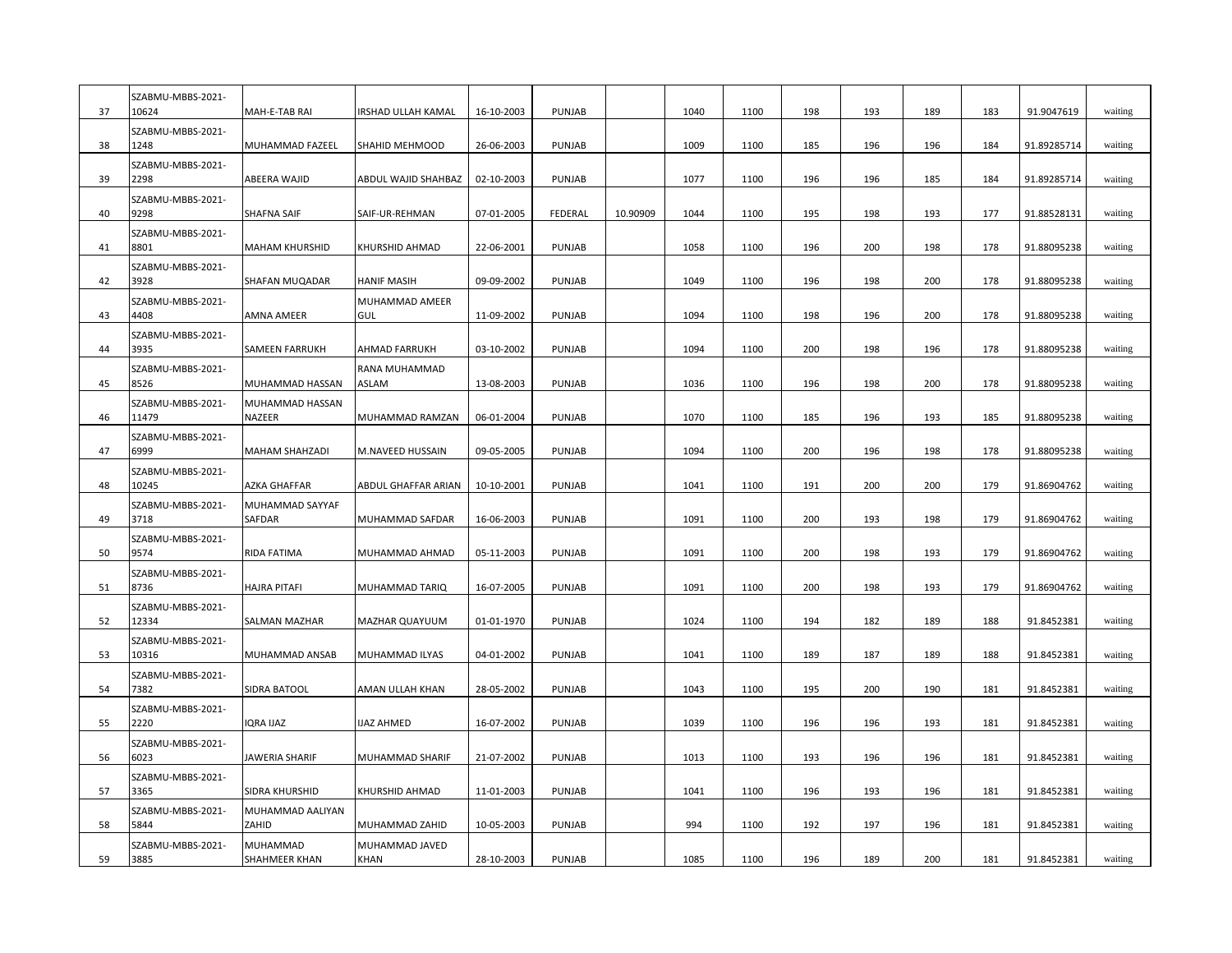| 60 | SZABMU-MBBS-2021-<br>4782  | <b>BISMA REHMAN</b>            | MUHAMMAD REHMAN                      | 22-12-2000               | <b>PUNJAB</b> |          | 1060 | 1100 | 190 | 195 | 197 | 182 | 91.83333333 | waiting            |
|----|----------------------------|--------------------------------|--------------------------------------|--------------------------|---------------|----------|------|------|-----|-----|-----|-----|-------------|--------------------|
| 61 | SZABMU-MBBS-2021-<br>11581 | MUHAMMAD AHMAD<br>SHAHID       | <b>SHAHID MAJEED</b>                 | 19-04-2001               | PUNJAB        |          | 1028 | 1100 | 189 | 194 | 199 | 182 | 91.83333333 | waiting            |
| 62 | SZABMU-MBBS-2021-<br>9832  | MUHAMMAD USAMA<br><b>ISLAM</b> | ABDUL SALAM                          | 13-05-2001               | PUNJAB        |          | 1029 | 1100 | 196 | 200 | 183 | 183 | 91.82142857 | waiting            |
| 63 | SZABMU-MBBS-2021-<br>4913  | ABDUL MANAN                    | GHULAM MUSTAFA                       | 26-12-2002               | PUNJAB        |          | 1020 | 1100 | 191 | 200 | 185 | 184 | 91.80952381 | waiting            |
| 64 | SZABMU-MBBS-2021-<br>9294  | <b>RAMEEN KHALID</b>           | KHALID MAHMOOD<br>CHAUDHRY           | 14-01-2003               | PUNJAB        |          | 1096 | 1100 | 200 | 200 | 196 | 177 | 91.80952381 | waiting            |
| 65 | SZABMU-MBBS-2021-<br>11265 | SADAF HAQ                      | HAQ NAWAZ                            | 15-01-2003               | PUNJAB        |          | 1096 | 1100 | 196 | 200 | 200 | 177 | 91.80952381 | waiting            |
| 66 | SZABMU-MBBS-2021-<br>2518  | LAIBA SHOUKAT                  | SHOUKAT ALI BASHIR                   | 20-03-2003               | PUNJAB        |          | 1096 | 1100 | 198 | 198 | 200 | 177 | 91.80952381 | waiting            |
| 67 | SZABMU-MBBS-2021-<br>7480  | AIMAN MASOOD                   | MASOOD UL HASSAN<br><b>BHATTI</b>    | 01-06-2003               | PUNJAB        |          | 1096 | 1100 | 200 | 196 | 200 | 177 | 91.80952381 | waiting            |
| 68 | SZABMU-MBBS-2021-<br>13346 | ZAIRA ISHFAQ                   | MUHAMMAD ISHFAQ                      | 11-08-2003               | PUNJAB        |          | 1096 | 1100 | 196 | 200 | 200 | 177 | 91.80952381 | waiting            |
| 69 | SZABMU-MBBS-2021-<br>8295  | LAIBAH RASHID                  | RASHID HUSSAIN ALVI                  | 01-11-2003               | PUNJAB        |          | 1076 | 1100 | 187 | 200 | 189 | 184 | 91.80952381 | waiting            |
| 70 | SZABMU-MBBS-2021-<br>2533  | SARAH RAZZAQ                   | ABDUL RAZZAQ                         | 05-12-2003               | PUNJAB        |          | 1076 | 1100 | 185 | 200 | 191 | 184 | 91.80952381 | waiting            |
| 71 | SZABMU-MBBS-2021-<br>10015 | ALI UZAIR CHATTHA              | YASIR ABBAS                          | 12-02-2004               | PUNJAB        |          | 1096 | 1100 | 200 | 198 | 198 | 177 | 91.80952381 | waiting            |
| 72 | SZABMU-MBBS-2021-<br>5365  | MALIK GHULAM ABBAS<br>AWAN     | <b>MALIK MUHAMMAD</b><br>YAQOOB AWAN | 17-09-2004               | PUNJAB        |          | 1096 | 1100 | 196 | 200 | 200 | 177 | 91.80952381 | waiting            |
| 73 | SZABMU-MBBS-2021-<br>12419 | MARYAM FAROOQ                  | UMER FAROOQ SHAHID                   | 09-03-2005               | PUNJAB        |          | 1096 | 1100 | 196 | 200 | 200 | 177 | 91.80952381 | waiting            |
| 74 | SZABMU-MBBS-2021-<br>1663  | SYEDA ABEEHA ASIF              | SYED MUHAMMAD ASIF                   | 04-04-2001               | PUNJAB        | 10.90909 | 1041 | 1100 | 196 | 191 | 198 | 177 | 91.80194798 | waiting            |
| 75 | SZABMU-MBBS-2021-<br>8240  | ZERWAH ZERNAB                  | JAVED IQBAL MALIK                    | 15-03-2004               | PUNJAB        | 10.90909 | 1085 | 1100 | 196 | 200 | 189 | 177 | 91.80194798 | waiting            |
| 76 | SZABMU-MBBS-2021-<br>4708  | NOFAL AHMED                    | AHMED BASHIR                         | 05-06-2002               | PUNJAB        |          | 1093 | 1100 | 199 | 195 | 199 | 178 | 91.79761905 | waiting            |
| 77 | SZABMU-MBBS-2021-<br>11344 | <b>IRAM SHAHZADI</b>           | <b>GHULAM MUSTAFA</b>                | 09-07-1998               | <b>PUNJAB</b> |          | 996  | 1100 | 188 | 189 | 193 | 186 | 91.78571429 | waiting            |
| 78 | SZABMU-MBBS-2021-<br>2523  | <b>KAMRAN KHAN</b>             | MEHRBAN KHAN                         | 29-03-2003               | PUNJAB        |          | 1016 | 1100 | 196 | 198 | 196 | 179 | 91.78571429 | waiting            |
| 79 | SZABMU-MBBS-2021-<br>10459 | <b>HAMAYOUN RASOOL</b>         | SHAHID ABBAS                         | 02-07-2003               | PUNJAB        |          | 1064 | 1100 | 196 | 198 | 196 | 179 | 91.78571429 | waiting            |
| 80 | SZABMU-MBBS-2021-<br>2942  | MUHAMMAD AHMAD<br>TARIQ        | TARIQ MAHMOOD                        | 21-08-2003               | PUNJAB        |          | 1036 | 1100 | 196 | 196 | 198 | 179 | 91.78571429 | waiting            |
| 81 | SZABMU-MBBS-2021-<br>10778 | AYESHA AMAN                    | AMAN ULLAH TOOR                      |                          | PUNJAB        |          | 1031 | 1100 | 198 | 198 | 191 | 180 | 91.77380952 |                    |
| 82 | SZABMU-MBBS-2021-<br>8839  | <b>BILAL AHMAD</b>             | MUHAMMAD KHALID                      | 13-06-2002<br>10-12-2002 | PUNJAB        |          | 1087 | 1100 | 200 | 189 | 198 | 180 | 91.77380952 | waiting<br>waiting |
|    |                            |                                |                                      |                          |               |          |      |      |     |     |     |     |             |                    |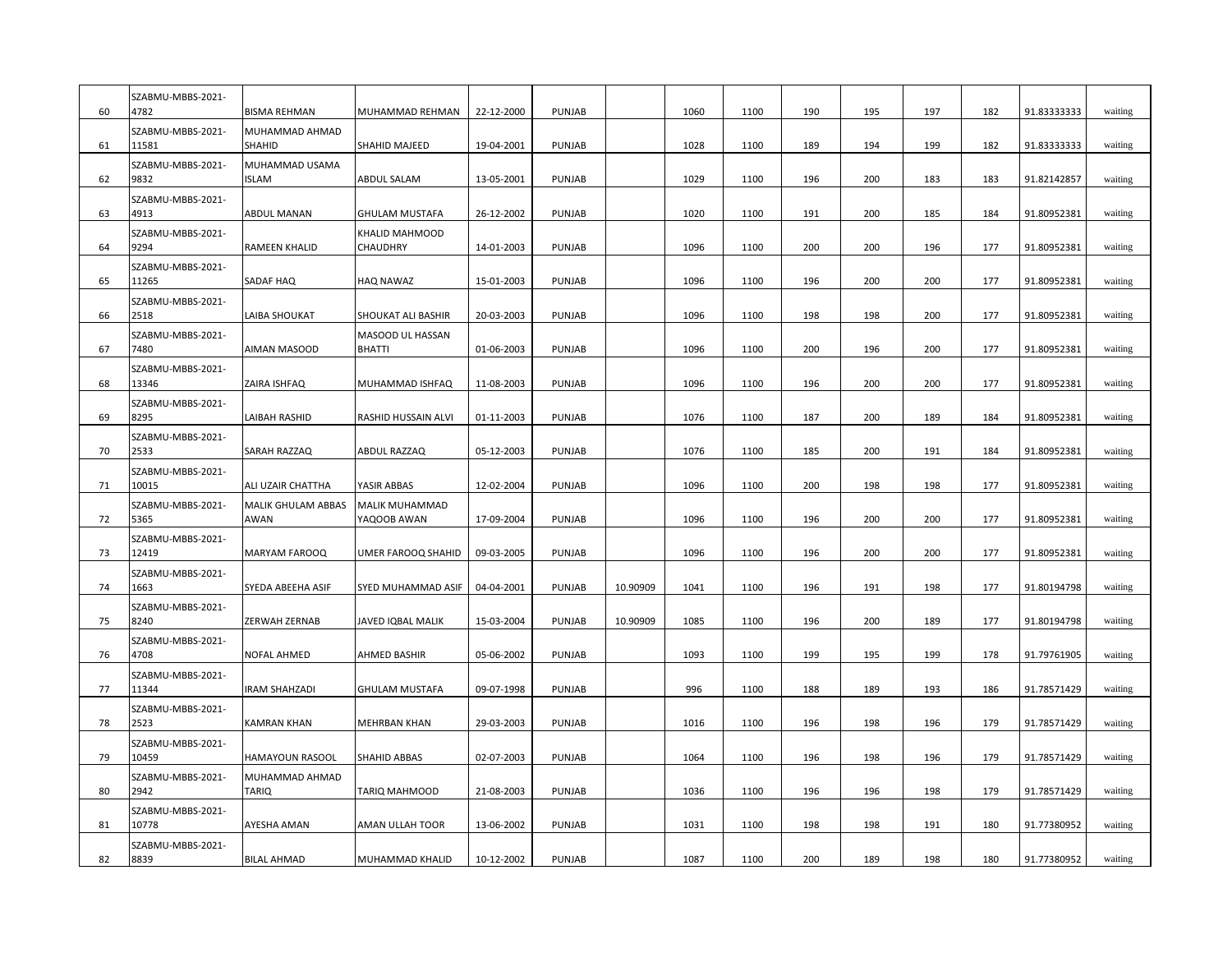| 83  | SZABMU-MBBS-2021-<br>3049  | MUHAMMAD<br>ABDULLAH ZIA    | ZIA UR REHMAN                    | 19-02-2003 | PUNJAB        |          | 1087 | 1100 | 196 | 191 | 200 | 180 | 91.77380952 | waiting |
|-----|----------------------------|-----------------------------|----------------------------------|------------|---------------|----------|------|------|-----|-----|-----|-----|-------------|---------|
| 84  | SZABMU-MBBS-2021-<br>5538  | SAMEEN FATIMA               | <b>AHMAD SALEEM</b>              | 28-03-2003 | PUNJAB        |          | 1087 | 1100 | 189 | 198 | 200 | 180 | 91.77380952 | waiting |
| 85  | SZABMU-MBBS-2021-<br>9766  | MUNAZZA IBRAR               | <b>IBRAR HUSSAIN</b>             | 04-05-2003 | PUNJAB        |          | 1027 | 1100 | 200 | 198 | 189 | 180 | 91.77380952 | waiting |
| 86  | SZABMU-MBBS-2021-<br>4906  | AMNA SHAFIQ                 | <b>M SHAFIQ</b>                  | 08-10-2003 | PUNJAB        |          | 1087 | 1100 | 187 | 200 | 200 | 180 | 91.77380952 | waiting |
| 87  | SZABMU-MBBS-2021-<br>1725  | AHMED SHAJEEH BIN<br>RIZWAN | <b>RIZWAN SAEED</b>              | 15-10-2003 | PUNJAB        |          | 1087 | 1100 | 200 | 189 | 198 | 180 | 91.77380952 | waiting |
| 88  | SZABMU-MBBS-2021-<br>11528 | <b>HARMAIN ZAFAR</b>        | ZAFAR IQBAL                      | 18-10-2003 | PUNJAB        |          | 1087 | 1100 | 189 | 198 | 200 | 180 | 91.77380952 | waiting |
| 89  | SZABMU-MBBS-2021-<br>4034  | MUHAMMAD ALI<br>ZAMAN       | KAMRAN UZ ZAMAN<br><b>BHATTI</b> | 18-03-2004 | PUNJAB        |          | 1087 | 1100 | 191 | 198 | 198 | 180 | 91.77380952 | waiting |
| 90  | SZABMU-MBBS-2021-<br>10218 | <b>BISMA KHAN</b>           | <b>INAYAT ULLAH KHAN</b>         | 26-05-2004 | PUNJAB        |          | 1087 | 1100 | 196 | 193 | 198 | 180 | 91.77380952 | waiting |
| 91  | SZABMU-MBBS-2021-<br>7120  | HUMAIRA BATOOL              | MUHAMMAD ASLAM                   | 03-06-2001 | PUNJAB        |          | 1002 | 1100 | 198 | 194 | 192 | 181 | 91.76190476 | waiting |
| 92  | SZABMU-MBBS-2021-<br>12881 | AJLAL HAIDER SUBHANI        | MUHAMMAD AKMAL                   | 12-12-2002 | <b>PUNJAB</b> |          | 1084 | 1100 | 193 | 198 | 193 | 181 | 91.76190476 | waiting |
| 93  | SZABMU-MBBS-2021-<br>3795  | <b>FATIMA SHABIH</b>        | <b>SALEEM AKHTAR</b>             | 22-01-2003 | PUNJAB        |          | 1020 | 1100 | 193 | 193 | 198 | 181 | 91.76190476 | waiting |
| 94  | SZABMU-MBBS-2021-<br>1179  | MUHAMMAD WAQAS              | KHAN MUHAMMAD                    | 27-11-2003 | PUNJAB        |          | 1084 | 1100 | 193 | 198 | 193 | 181 | 91.76190476 | waiting |
| 95  | SZABMU-MBBS-2021-<br>12409 | <b>HASSAN RAZA</b>          | MUNAWAR HUSSAIN                  | 06-04-2003 | PUNJAB        |          | 1098 | 1100 | 200 | 198 | 200 | 176 | 91.73809524 | waiting |
| 96  | SZABMU-MBBS-2021-<br>12729 | MUHAMMAD TALHA<br>MAZHAR    | MUHAMMAD MAZHER<br><b>QADIR</b>  | 25-05-2003 | PUNJAB        |          | 1058 | 1100 | 189 | 191 | 198 | 183 | 91.73809524 | waiting |
| 97  | SZABMU-MBBS-2021-<br>10392 | MUHAMMAD MAAZ<br>NASSER     | MUHAMMAD IRFAN<br><b>NASEER</b>  | 20-10-2003 | PUNJAB        |          | 1098 | 1100 | 198 | 200 | 200 | 176 | 91.73809524 | waiting |
| 98  | SZABMU-MBBS-2021-<br>11929 | IQRA KHAN                   | <b>FARHAN AHMED KHAN</b>         | 17-11-2003 | PUNJAB        |          | 1098 | 1100 | 200 | 198 | 200 | 176 | 91.73809524 | waiting |
| 99  | SZABMU-MBBS-2021-<br>6296  | FYQA MUJTABA                | <b>GHULAM MUJTABA</b>            | 14-12-2003 | PUNJAB        |          | 1098 | 1100 | 198 | 200 | 200 | 176 | 91.73809524 | waiting |
| 100 | SZABMU-MBBS-2021-<br>11195 | HAFIZA SHAZIA               | HAFIZ MUHAMMAD<br><b>ISMAIL</b>  | 01-10-2003 | <b>PUNJAB</b> | 10.90909 | 1087 | 1100 | 193 | 198 | 196 | 176 | 91.7305194  | waiting |
| 101 | SZABMU-MBBS-2021-<br>6889  | ZAHEER ABBAS                | <b>KAZIM ALI</b>                 | 01-08-2003 | PUNJAB        |          | 1057 | 1100 | 193 | 193 | 189 | 184 | 91.72619048 | waiting |
| 102 | SZABMU-MBBS-2021-<br>5071  | MUHAMMAD USMAN              | UBAIDULLAH                       | 09-11-2000 | PUNJAB        |          | 1007 | 1100 | 188 | 196 | 188 | 185 | 91.71428571 | waiting |
| 103 | SZABMU-MBBS-2021-<br>12838 | ZAHRA YOUNAS                | MUHAMMAD YOUNAS                  | 20-06-2001 | PUNJAB        |          | 1054 | 1100 | 196 | 200 | 196 | 178 | 91.71428571 | waiting |
| 104 | SZABMU-MBBS-2021-<br>5348  | <b>ALIZA MAHAM</b>          | PERVAIZ IRSHAD                   | 27-09-2001 | PUNJAB        |          | 1034 | 1100 | 200 | 196 | 196 | 178 | 91.71428571 | waiting |
| 105 | SZABMU-MBBS-2021-<br>12645 | KHADIJA AZEEM               | MUHAMMAD FARRUKH<br>KAMAL        | 24-03-2002 | <b>PUNJAB</b> |          | 1049 | 1100 | 199 | 194 | 199 | 178 | 91.71428571 | waiting |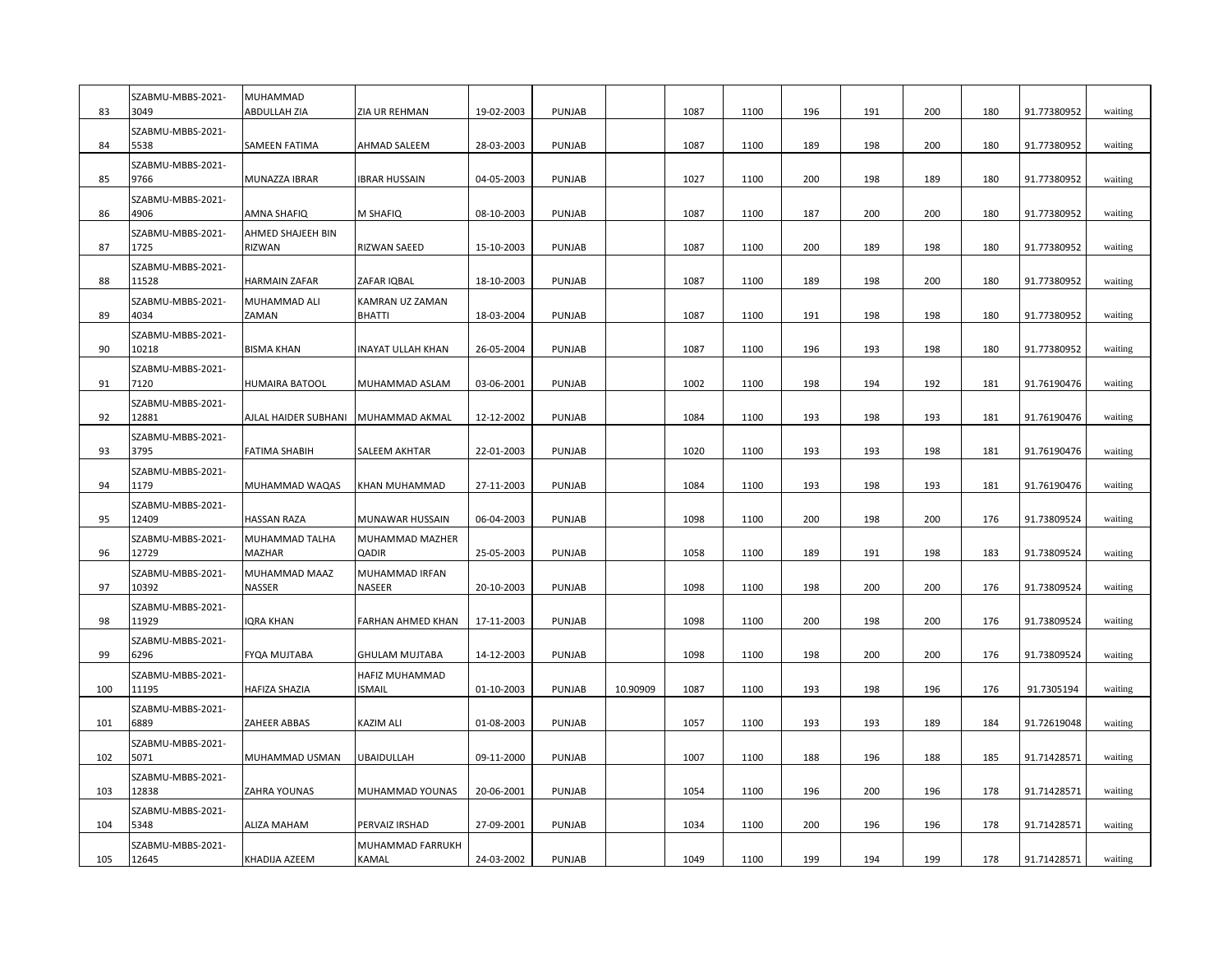| 106 | SZABMU-MBBS-2021-<br>14242 | <b>MUHAMMAD FAISAL</b><br>AMEEN | MUHAMMAD AMEEN                       | 27-11-2002 | PUNJAB        |          | 1020 | 1100        | 194 | 186 | 192 | 185 | 91.71428571 | waiting |
|-----|----------------------------|---------------------------------|--------------------------------------|------------|---------------|----------|------|-------------|-----|-----|-----|-----|-------------|---------|
| 107 | SZABMU-MBBS-2021-<br>2423  | MUHAMMAD<br>ABDULLAH            | CH. ABDUL GHAFFAR                    | 21-06-2003 | PUNJAB        |          | 1092 | 1100        | 196 | 196 | 200 | 178 | 91.71428571 | waiting |
| 108 | SZABMU-MBBS-2021-<br>5338  | ABDULLAH FARRUKH<br>AWAN        | <b>FARRUKH RAZZAQ</b><br>AWAN        | 16-04-2002 | <b>PUNJAB</b> |          | 1055 | 1100        | 200 | 196 | 193 | 179 | 91.70238095 | waiting |
| 109 | SZABMU-MBBS-2021-<br>10449 | <b>MALAIKA PERVEZ</b>           | PERVEZ AHMAD                         | 19-07-2002 | <b>PUNJAB</b> |          | 1035 | 1100        | 193 | 200 | 196 | 179 | 91.70238095 | waiting |
| 110 | SZABMU-MBBS-2021-<br>9995  | MUHAMMAD USAMA<br>RASHID        | MUHAMMAD RASHID<br>ALI               | 28-08-2002 | PUNJAB        |          | 1031 | 1100        | 200 | 200 | 189 | 179 | 91.70238095 | waiting |
| 111 | SZABMU-MBBS-2021-<br>5514  | <b>WARDA RASHID</b>             | RASHID ASHRAF BHATTI                 | 08-01-2003 | PUNJAB        |          | 1019 | 1100        | 198 | 198 | 193 | 179 | 91.70238095 | waiting |
| 112 | SZABMU-MBBS-2021-<br>11370 | ABDULLAH FAIZ                   | FAIZ UR REHMAN GILL                  | 21-09-2003 | PUNJAB        |          | 1071 | 1100        | 191 | 200 | 198 | 179 | 91.70238095 | waiting |
| 113 | SZABMU-MBBS-2021-<br>10618 | AMNA KASHAF                     | ASGHAR ALI                           | 27-11-2003 | PUNJAB        |          | 1031 | 1100        | 198 | 198 | 193 | 179 | 91.70238095 | waiting |
| 114 | SZABMU-MBBS-2021-<br>13446 | YUSRA IMAN                      | MUHAMMAD AKRAM                       | 15-03-2004 | PUNJAB        |          | 1089 | 1100        | 193 | 196 | 200 | 179 | 91.70238095 | waiting |
| 115 | SZABMU-MBBS-2021-<br>1324  | ARIB SHAFIQ                     | SHAFIQ ULLAH                         | 29-06-2004 | PUNJAB        |          | 1086 | 1100        | 193 | 200 | 193 | 180 | 91.69047619 | waiting |
| 116 | SZABMU-MBBS-2021-<br>8738  | <b>FATIMA NASIR</b>             | MUHAMMAD NASIR<br>SHAFI              | 06-11-2001 | FEDERAL       |          | 998  | 1100        | 195 | 193 | 195 | 181 | 91.67857143 | waiting |
| 117 | SZABMU-MBBS-2021-<br>13490 | MUHAMMAD TALHA<br><b>ILYAS</b>  | MUHAMMAD ILYAS                       | 06-01-2002 | PUNJAB        |          | 1041 | 1100        | 189 | 198 | 196 | 181 | 91.67857143 | waiting |
| 118 | SZABMU-MBBS-2021-<br>7935  | RAZIA ZAFAR                     | ZAFAR ALAM                           | 26-04-2002 | PUNJAB        |          | 1059 | 1100        | 189 | 198 | 196 | 181 | 91.67857143 | waiting |
| 119 | SZABMU-MBBS-2021-<br>3796  | <b>FILZA USMAN</b>              | DR USMAN QURESHI                     | 23-08-2003 | PUNJAB        |          | 1083 | 1100        | 198 | 196 | 189 | 181 | 91.67857143 | waiting |
| 120 | SZABMU-MBBS-2021-<br>1134  | ABDUL MOEED AHMAD               | MUHAMMAD RAMZAN                      | 09-01-2002 | PUNJAB        |          | 1018 | 1100        | 191 | 193 | 196 | 182 | 91.66666667 | waiting |
| 121 | SZABMU-MBBS-2021-<br>8741  | MUHAMMAD KHUBAIB                | KHALID MEHMOOD                       | 01-05-2002 | PUNJAB        | 10.90909 | 1100 | 1100        | 200 | 200 | 200 | 175 | 91.66666667 | waiting |
| 122 | SZABMU-MBBS-2021-<br>10194 | <b>HANIA TARIQ</b>              | <b>MALIK TARIQ</b><br><b>MAHMOOD</b> | 26-12-2002 | PUNJAB        |          | 0    | $\mathbf 0$ | 200 | 200 | 200 | 175 | 91.66666667 | waiting |
| 123 | SZABMU-MBBS-2021-<br>8981  | AYESHA FATIMA                   | MUHAMMAD HUSSAIN<br>AZAD             | 02-01-2003 | PUNJAB        |          | 1057 | 1100        | 194 | 187 | 199 | 182 | 91.66666667 | waiting |
| 124 | SZABMU-MBBS-2021-<br>11149 | MUHAMMAD SHERAZ<br>ASIF         | MUHAMMAD ASIF                        | 28-01-2003 | PUNJAB        | 10.90909 | 1100 | 1100        | 200 | 200 | 200 | 175 | 91.66666667 | waiting |
| 125 | SZABMU-MBBS-2021-<br>1488  | MUHAMMAD SAIM<br><b>DAAD</b>    | ALLAH DAAD                           | 19-02-2003 | PUNJAB        |          | 1044 | 1100        | 191 | 196 | 193 | 182 | 91.66666667 | waiting |
| 126 | SZABMU-MBBS-2021-<br>1892  | ABDUL AAHUD                     | MUHAMMAD JAMIL<br>AHMAD              | 10-06-2003 | PUNJAB        |          | 1100 | 1100        | 200 | 200 | 200 | 175 | 91.66666667 | waiting |
| 127 | SZABMU-MBBS-2021-<br>8381  | AAYAT AL NOOR                   | MOHAMMAD ISHTIAQ<br>ANWAR            | 21-07-2003 | PUNJAB        |          | 1100 | 1100        | 200 | 200 | 200 | 175 | 91.66666667 | waiting |
| 128 | SZABMU-MBBS-2021-<br>12895 | <b>FIZZA FATIMA</b>             | AMJAD MASAOUD                        | 08-11-2003 | PUNJAB        |          | 1100 | 1100        | 200 | 200 | 200 | 175 | 91.66666667 | waiting |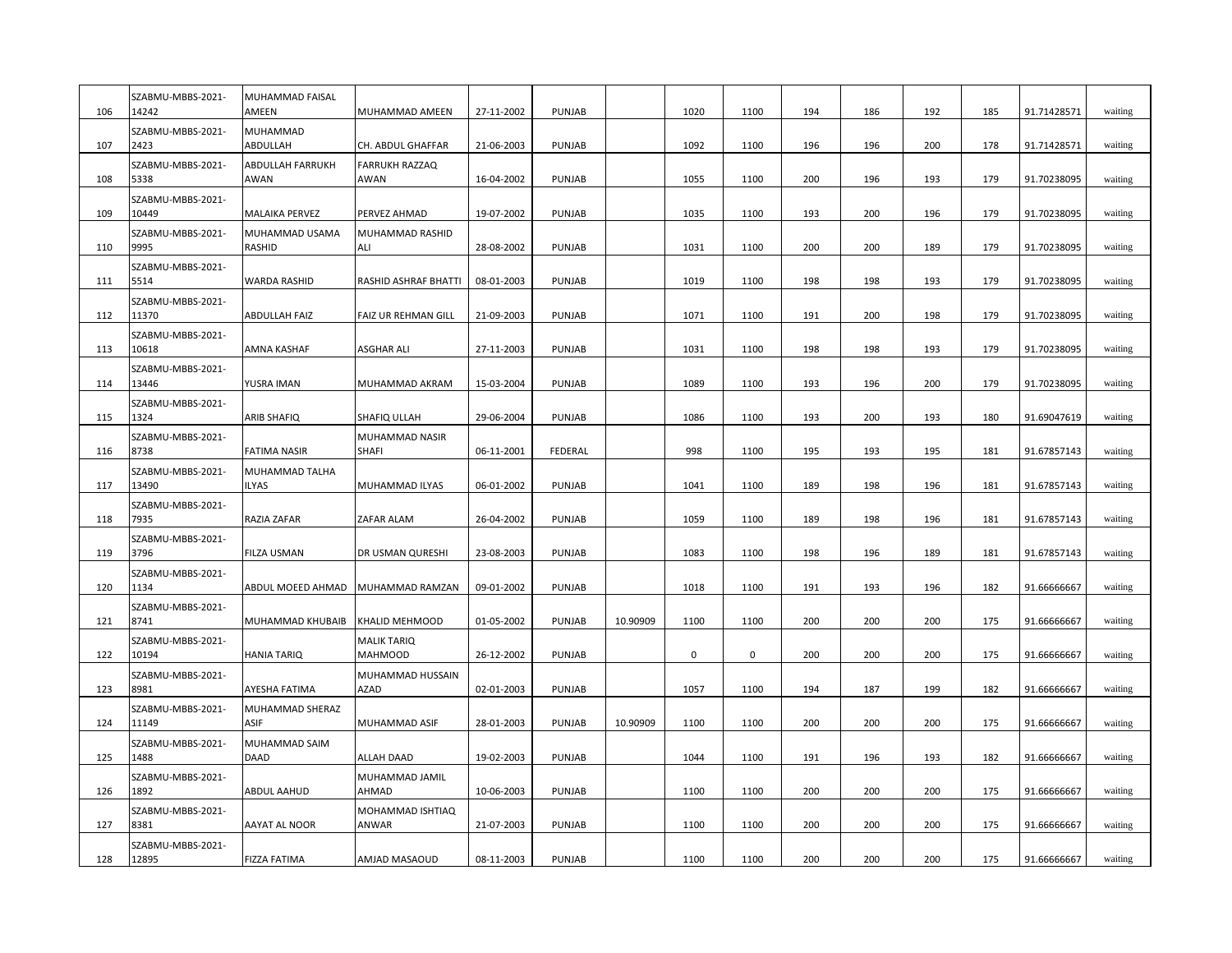| 129 | SZABMU-MBBS-2021-<br>10066 | MUHAMMAD FARRUKH<br><b>KHAN</b>   | MOHSIN ARSHAD KHAN<br><b>BAKHTIARI</b> | 28-11-2004 | PUNJAB        |          | 990  | 1100 | 94  | 93  | 93  | 189 | 91.66666667 | waiting |
|-----|----------------------------|-----------------------------------|----------------------------------------|------------|---------------|----------|------|------|-----|-----|-----|-----|-------------|---------|
| 130 | SZABMU-MBBS-2021-<br>9974  | MUHAMMAD MUAAZ                    | ZIA-UL-HAQUE                           | 07-09-2004 | PUNJAB        | 10.90909 | 1089 | 1100 | 198 | 193 | 198 | 175 | 91.65909083 | waiting |
| 131 | SZABMU-MBBS-2021-<br>1235  | MUHAMMAD SAGAR                    | RIAZ AHMAD                             | 05-06-2002 | PUNJAB        |          | 1035 | 1100 | 183 | 187 | 187 | 190 | 91.6547619  | waiting |
| 132 | SZABMU-MBBS-2021-<br>7994  | HAFIZ MUHAMMAD<br><b>WAQAR</b>    | KHUDA BAKHSH                           | 01-04-1998 | PUNJAB        | 0        | 1006 | 1100 | 187 | 190 | 197 | 184 | 91.64285714 | waiting |
| 133 | SZABMU-MBBS-2021-<br>9279  | AHMED MAQSOOD                     | MUHAMMAD<br>MAQSOOD                    | 19-03-2002 | PUNJAB        |          | 1052 | 1100 | 198 | 198 | 198 | 177 | 91.64285714 | waiting |
| 134 | SZABMU-MBBS-2021-<br>13689 | <b>DUR E SHAHWAR</b>              | SYED MUSHTAQ<br>HUSSAIN SHAH NAQVI     | 03-04-2002 | PUNJAB        |          | 1090 | 1100 | 196 | 198 | 200 | 177 | 91.64285714 | waiting |
| 135 | SZABMU-MBBS-2021-<br>7036  | JAVERIA AKRAM                     | MUHAMMAD AKRAM                         | 17-10-2002 | PUNJAB        |          | 1028 | 1100 | 196 | 198 | 200 | 177 | 91.64285714 | waiting |
| 136 | SZABMU-MBBS-2021-<br>6516  | AQSA RASHEED                      | MUHAMMAD RASHEED<br>GONDAL             | 12-11-2002 | PUNJAB        |          | 1030 | 1100 | 196 | 189 | 189 | 184 | 91.64285714 | waiting |
| 137 | SZABMU-MBBS-2021-<br>2966  | MUHAMMAD<br>ABDULLAH FAWAD        | FAWAD-UL-ISLAM                         | 22-12-2002 | PUNJAB        |          | 1094 | 1100 | 200 | 196 | 198 | 177 | 91.64285714 | waiting |
| 138 | SZABMU-MBBS-2021-<br>11974 | MUHAMMAD FARUKH<br><b>HUSSAIN</b> | MUHAMMAD HUSSAIN                       | 18-04-2003 | PUNJAB        |          | 1016 | 1100 | 193 | 190 | 191 | 184 | 91.64285714 | waiting |
| 139 | SZABMU-MBBS-2021-<br>12389 | <b>HAFSA REHMAT</b>               | <b>REHMAT ALI</b>                      | 05-05-2003 | PUNJAB        |          | 1068 | 1100 | 200 | 198 | 196 | 177 | 91.64285714 | waiting |
| 140 | SZABMU-MBBS-2021-<br>7329  | AIMAN JAMAL                       | SHABRAIZ JAMAL                         | 09-05-2003 | PUNJAB        |          | 1094 | 1100 | 198 | 200 | 196 | 177 | 91.64285714 | waiting |
| 141 | SZABMU-MBBS-2021-<br>9685  | FATIMA NOOR ALAM                  | MASROOR ALAM                           | 31-07-2003 | PUNJAB        |          | 1094 | 1100 | 196 | 198 | 200 | 177 | 91.64285714 | waiting |
| 142 | SZABMU-MBBS-2021-<br>3397  | TAHA RAMZAN                       | MUHAMMAD RAMZAN                        | 04-06-2004 | PUNJAB        |          | 1094 | 1100 | 200 | 198 | 196 | 177 | 91.64285714 | waiting |
| 143 | SZABMU-MBBS-2021-<br>12046 | <b>MINAL MOBIN</b>                | AHMAD MOBIN                            | 27-09-2004 | PUNJAB        |          | 1094 | 1100 | 198 | 200 | 196 | 177 | 91.64285714 | waiting |
| 144 | SZABMU-MBBS-2021-<br>9235  | <b>GHALIA FATIMA</b>              | SYED NAEEM HAIDER<br>ZAIDI             | 24-03-2003 | PUNJAB        |          | 1039 | 1100 | 198 | 198 | 195 | 178 | 91.63095238 | waiting |
| 145 | SZABMU-MBBS-2021-<br>3363  | ROHNASH NASEEM                    | NASEEM ULLAH ARBAB                     | 25-03-2003 | PUNJAB        |          | 1091 | 1100 | 198 | 200 | 193 | 178 | 91.63095238 | waiting |
| 146 | SZABMU-MBBS-2021-<br>9532  | HABIBA ABDULLAH                   | MUHAMMAD<br>ABDULLAH                   | 21-04-2003 | PUNJAB        |          | 1028 | 1100 | 191 | 196 | 184 | 185 | 91.63095238 | waiting |
| 147 | SZABMU-MBBS-2021-<br>2857  | ZAINAB JAWAD                      | JAWAD ALI                              | 16-06-2003 | PUNJAB        |          | 1091 | 1100 | 198 | 200 | 193 | 178 | 91.63095238 | waiting |
| 148 | SZABMU-MBBS-2021-<br>3431  | YUSRA FATIMA                      | KHALID MAHMOOD                         | 20-03-2004 | PUNJAB        |          | 1091 | 1100 | 200 | 191 | 200 | 178 | 91.63095238 | waiting |
|     | SZABMU-MBBS-2021-          |                                   |                                        |            |               |          |      |      |     |     |     |     |             |         |
| 149 | 5481<br>SZABMU-MBBS-2021-  | ABDUL REHMAN                      | MUHAMMAD NAWAZ                         | 18-06-2004 | PUNJAB        |          | 1023 | 1100 | 191 | 200 | 200 | 178 | 91.63095238 | waiting |
| 150 | 5732<br>SZABMU-MBBS-2021-  | <b>IMTIAZ AHMAD</b>               | MEHMOOD AHMAD                          | 23-02-2000 | PUNJAB        |          | 992  | 1100 | 189 | 188 | 191 | 186 | 91.61904762 | waiting |
| 151 | 2038                       | ZAINAB AZHAR                      | AZHAR IHSAN                            | 16-08-2003 | <b>PUNJAB</b> |          | 1023 | 1100 | 199 | 199 | 190 | 179 | 91.61904762 | waiting |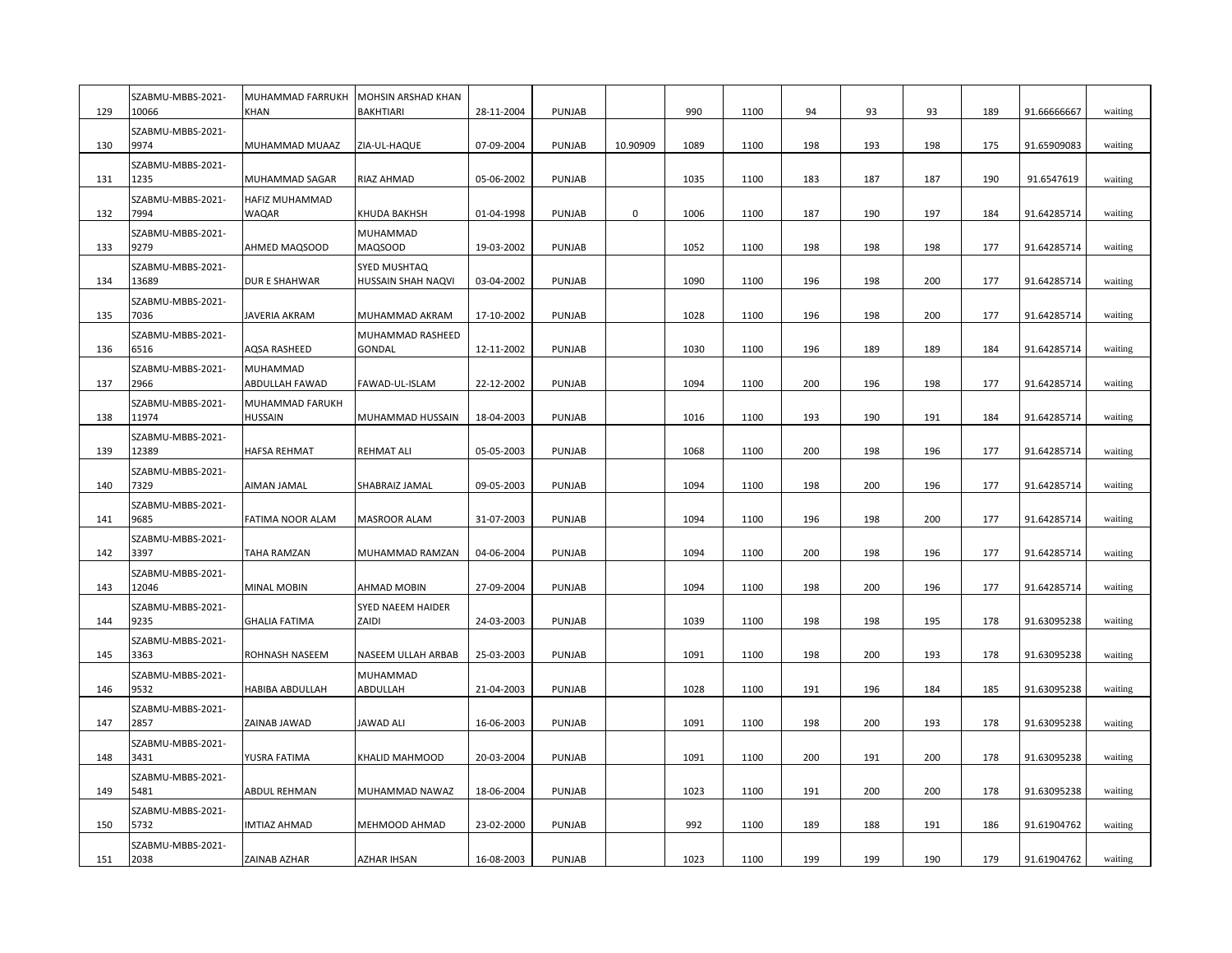| 152 | SZABMU-MBBS-2021-<br>6136  | RIZWAN JABBAR                 | JABBAR AHMED               | 01-01-2000 | PUNJAB         | 1021 | 1100 | 196 | 193 | 196 | 180 | 91.60714286 | waiting |
|-----|----------------------------|-------------------------------|----------------------------|------------|----------------|------|------|-----|-----|-----|-----|-------------|---------|
| 153 | SZABMU-MBBS-2021-<br>2176  | AMNA YASIN                    | MUHAMMAD YASIN             | 13-10-2001 | PUNJAB         | 1035 | 1100 | 198 | 196 | 191 | 180 | 91.60714286 | waiting |
| 154 | SZABMU-MBBS-2021-<br>11074 | SARA MUNIR                    | MUNIR AHMAD                | 26-12-2001 | PUNJAB         | 1041 | 1100 | 198 | 196 | 191 | 180 | 91.60714286 | waiting |
| 155 | SZABMU-MBBS-2021-<br>9117  | ANMOOL MAHEK                  | AMJAD PERVAIZ AMJAD        | 17-04-2002 | PUNJAB         | 1045 | 1100 | 191 | 198 | 196 | 180 | 91.60714286 | waiting |
| 156 | SZABMU-MBBS-2021-<br>1344  | MUHAMMAD SUFYAN               | <b>GHULAM ABBAS</b>        | 30-12-2002 | PUNJAB         | 1031 | 1100 | 180 | 200 | 185 | 187 | 91.60714286 | waiting |
| 157 | SZABMU-MBBS-2021-<br>11759 | ZAIN UL ABIDEEN               | MUHAMMAD ASLAM             | 13-05-2003 | PUNJAB         | 1085 | 1100 | 200 | 185 | 200 | 180 | 91.60714286 | waiting |
| 158 | SZABMU-MBBS-2021-<br>5096  | MUHAMMAD UMAR                 | MUHAMMAD JAMIL             | 05-08-2003 | PUNJAB         | 1039 | 1100 | 189 | 198 | 198 | 180 | 91.60714286 | waiting |
| 159 | SZABMU-MBBS-2021-<br>3386  | AIZA HAROON                   | HAROON JAVAID              | 01-09-2004 | PUNJAB         | 1085 | 1100 | 193 | 196 | 196 | 180 | 91.60714286 | waiting |
| 160 | SZABMU-MBBS-2021-<br>12146 | <b>ATKA SHAHID</b>            | SHAHID MEHMOOD             | 01-04-2001 | PUNJAB         | 1082 | 1100 | 193 | 196 | 193 | 181 | 91.5952381  | waiting |
| 161 | SZABMU-MBBS-2021-<br>7428  | ARSALAN AMJAD                 | AMJAD IJAZ                 | 09-11-2002 | PUNJAB         | 1082 | 1100 | 191 | 198 | 193 | 181 | 91.5952381  | waiting |
| 162 | SZABMU-MBBS-2021-<br>8154  | MUHAMMAD HASHIM<br>AZIZ       | RIFFAT ALEEM               | 01-01-2003 | PUNJAB         | 1044 | 1100 | 191 | 193 | 198 | 181 | 91.5952381  | waiting |
| 163 | SZABMU-MBBS-2021-<br>7052  | MUHAMMAD ASJAL<br><b>BUTT</b> | AJMAL MAHMOOD              | 02-04-2003 | PUNJAB         | 1028 | 1100 | 189 | 200 | 193 | 181 | 91.5952381  | waiting |
| 164 | SZABMU-MBBS-2021-<br>12871 | HAFSA WAHEED                  | WAHEED YOUSAF              | 26-02-2000 | PUNJAB         | 1036 | 1100 | 192 | 194 | 193 | 182 | 91.58333333 | waiting |
| 165 | SZABMU-MBBS-2021-<br>12308 | SANIA ANWAR                   | RAO MUHAMMAD<br>ANWAR KHAN | 20-12-2000 | PUNJAB         | 1003 | 1100 | 188 | 195 | 193 | 183 | 91.57142857 | waiting |
| 166 | SZABMU-MBBS-2021-<br>9536  | SHAROZ SHAHID                 | SHAHID MAHMOOD             | 27-10-2001 | PUNJAB         | 1022 | 1100 | 200 | 183 | 193 | 183 | 91.57142857 | waiting |
| 167 | SZABMU-MBBS-2021-<br>9222  | <b>IQRA FAROOQ</b>            | MUHAMMAD FAROOQ<br>AZAM    | 29-10-2002 | PUNJAB         | 1054 | 1100 | 200 | 198 | 198 | 176 | 91.57142857 | waiting |
| 168 | SZABMU-MBBS-2021-<br>11450 | MUHAMMAD ABDULAH<br>KHAN      | MUHAMMAD RIAZ<br>KHAN      | 03-03-2003 | <b>FEDERAL</b> | 1096 | 1100 | 198 | 198 | 200 | 176 | 91.57142857 | waiting |
| 169 | SZABMU-MBBS-2021-<br>1302  | <b>MAHRUKH ARSHAD</b>         | ARSHAD MAHMOOD             | 04-04-2003 | PUNJAB         | 1096 | 1100 | 200 | 200 | 196 | 176 | 91.57142857 | waiting |
| 170 | SZABMU-MBBS-2021-<br>13216 | MUHAMMAD USMAN<br>ASHRAF      | MUHAMMAD ASHRAF            | 15-07-2003 | PUNJAB         | 1014 | 1100 | 191 | 198 | 187 | 183 | 91.57142857 | waiting |
| 171 | SZABMU-MBBS-2021-<br>5099  | <b>ZOHA AZEEM</b>             | MUHAMMAD AZEEM<br>TAJ      | 29-08-2003 | PUNJAB         | 1096 | 1100 | 198 | 200 | 198 | 176 | 91.57142857 | waiting |
| 172 | SZABMU-MBBS-2021-<br>10382 | <b>HAIDER SEEMAB</b>          | MUHAMMAD YOUSAF            | 03-11-2003 | PUNJAB         | 1096 | 1100 | 200 | 196 | 200 | 176 | 91.57142857 | waiting |
| 173 | SZABMU-MBBS-2021-<br>12638 | MUHAMMAD SAQIB                | MUHAMMAD FAROOQ            | 01-03-2004 | PUNJAB         | 1046 | 1100 | 198 | 185 | 193 | 183 | 91.57142857 | waiting |
| 174 | SZABMU-MBBS-2021-<br>7124  | <b>FATIMA MANZOOR</b>         | MANZOOR ALAM               | 02-09-2004 | <b>PUNJAB</b>  | 1076 | 1100 | 185 | 198 | 193 | 183 | 91.57142857 | waiting |
|     |                            |                               |                            |            |                |      |      |     |     |     |     |             |         |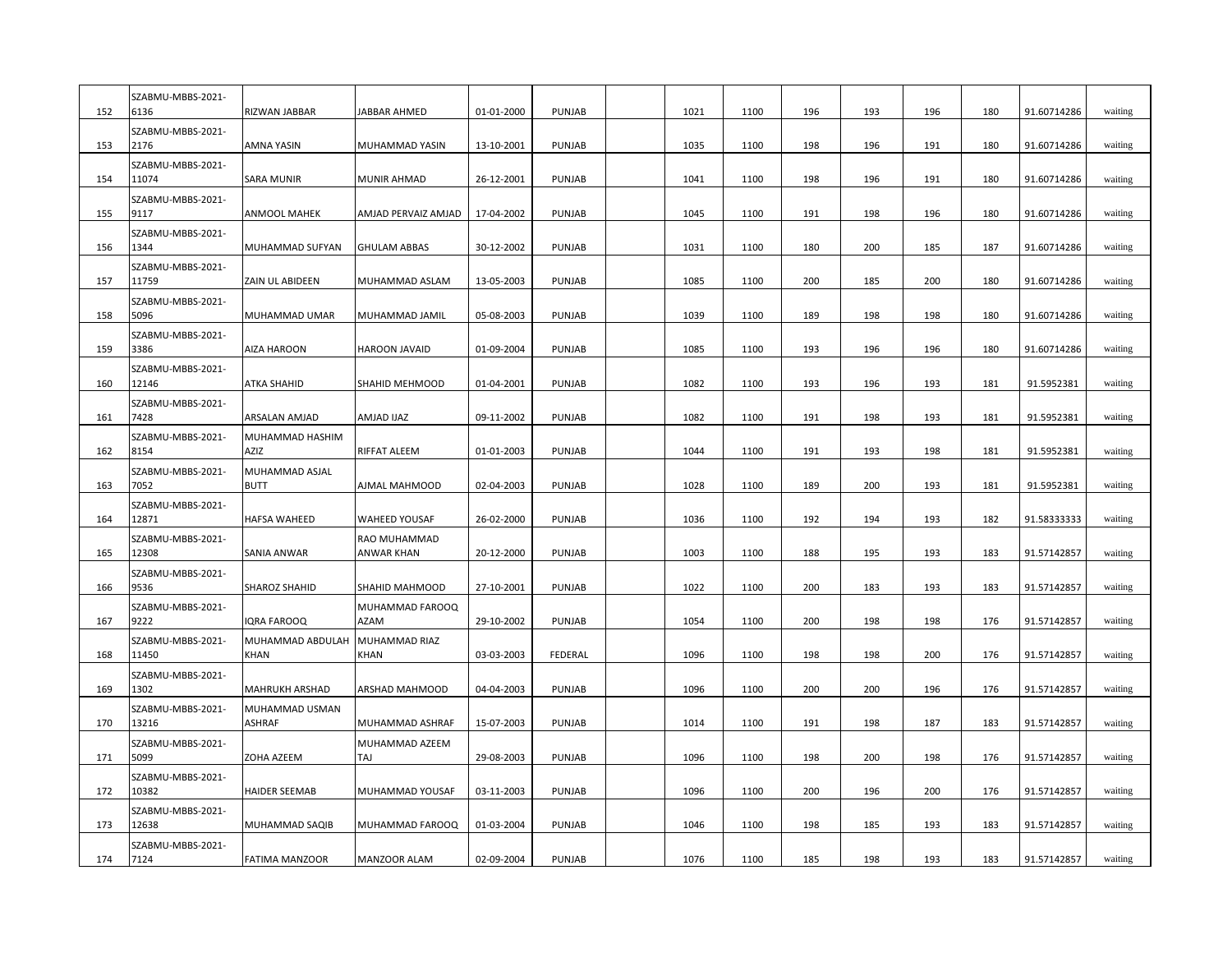| 175        | SZABMU-MBBS-2021-<br>8259  | <b>ISHA RAFIQ</b>                            | MUHAMMAD RAFIQ                  | 14-09-2001 | FEDERAL       |          | 1011 | 1100         | 199 | 195        | 199 | 177 | 91.55952381 | waiting            |
|------------|----------------------------|----------------------------------------------|---------------------------------|------------|---------------|----------|------|--------------|-----|------------|-----|-----|-------------|--------------------|
| 176        | SZABMU-MBBS-2021-<br>5636  | ALI AHMED                                    | NADIR HUSSAIN                   | 04-01-2002 | PUNJAB        |          | 1093 | 1100         | 200 | 193        | 200 | 177 | 91.55952381 | waiting            |
| 177        | SZABMU-MBBS-2021-<br>5405  | SAEED UR REHMAN LALI                         | <b>IFTIKHAR AHMAD</b>           | 19-01-2003 | PUNJAB        |          | 1041 | 1100         | 200 | 200        | 193 | 177 | 91.55952381 | waiting            |
| 178        | SZABMU-MBBS-2021-<br>9777  | MUHAMMAD HASSAN<br>ZULFIQAR                  | ZULFIQAR ALI                    | 22-04-2003 | PUNJAB        |          | 1093 | 1100         | 193 | 200        | 200 | 177 | 91.55952381 | waiting            |
| 179        | SZABMU-MBBS-2021-<br>12814 | ASFAND YAR AHMAD                             | JAVED AKHTAR                    | 14-07-2004 | PUNJAB        |          | 1093 | 1100         | 193 | 200        | 200 | 177 | 91.55952381 | waiting            |
| 180        | SZABMU-MBBS-2021-<br>2366  | AROOB ZAHRA                                  | SAJJAD HUSSAIN SHAH             | 01-12-2004 | PUNJAB        |          | 1093 | 1100         | 200 | 200        | 193 | 177 | 91.55952381 | waiting            |
| 181        | SZABMU-MBBS-2021-<br>10809 | MUHAMMAD HAMZA<br>SAEED                      | MIAN MUHAMMAD<br>SAEED          | 17-02-2005 | PUNJAB        |          | 1093 | 1100         | 200 | 200        | 193 | 177 | 91.55952381 | waiting            |
| 182        | SZABMU-MBBS-2021-<br>5197  | MUHAMMAD WASIF<br><b>ZULFIQAR</b>            | ZULFIQAR ALI                    | 25-07-2005 | PUNJAB        |          | 1093 | 1100         | 193 | 200        | 200 | 177 | 91.55952381 | waiting            |
| 183        | SZABMU-MBBS-2021-<br>8436  | HAFIZA REEM ASLAM                            | MUHAMMAD ASLAM                  | 01-11-2002 | PUNJAB        | 10.90909 | 1033 | 1100         | 196 | 194        | 192 | 177 | 91.55194798 | waiting            |
| 184        | SZABMU-MBBS-2021-<br>8536  | <b>MALAIKA KHALIQ</b>                        | ABDUL KHALIQ                    | 21-08-2000 | PUNJAB        |          | 1040 | 1100         | 196 | 198        | 196 | 178 | 91.54761905 | waiting            |
| 185        | SZABMU-MBBS-2021-<br>6745  | <b>KAINAT SAEED</b>                          | AZHAR SAEED                     | 23-05-2002 | PUNJAB        |          | 1030 | 1100         | 183 | 198        | 189 | 185 | 91.54761905 | waiting            |
| 186        | SZABMU-MBBS-2021-<br>6027  | <b>JAVERIA GUL</b>                           | SHAMSHER ALI                    | 30-08-2002 | PUNJAB        |          | 1090 | 1100         | 196 | 198        | 196 | 178 | 91.54761905 | waiting            |
| 187        | SZABMU-MBBS-2021-<br>10322 | KIRAN NAWAZ                                  | MUHAMMAD NAWAZ                  | 29-09-2002 | PUNJAB        |          | 1004 | 1100         | 192 | 190        | 188 | 185 | 91.54761905 | waiting            |
| 188        | SZABMU-MBBS-2021-<br>10931 | <b>HIBBA MOBEEN</b>                          | MUHAMMAD MOBEEN<br>AHMAD        | 04-04-2003 | PUNJAB        |          | 1048 | 1100         | 196 | 183        | 191 | 185 | 91.54761905 | waiting            |
| 189        | SZABMU-MBBS-2021-<br>1672  | <b>HAFIZ MUHAMMAD</b><br><b>ZUHAIR ZAFAR</b> | ZAFAR IQBAL                     | 18-04-2002 | PUNJAB        |          | 1087 | 1100         | 198 | 196        | 193 | 179 | 91.53571429 | waiting            |
| 190        | SZABMU-MBBS-2021-<br>7795  | FATIMA SHAHBAZ                               | SHAHBAZ AHMAD                   | 02-09-2002 | PUNJAB        |          | 1035 | 1100         | 196 | 198        | 193 | 179 | 91.53571429 | waiting            |
| 191        | SZABMU-MBBS-2021-<br>5314  | AABIA BABAR RAO                              | MUHAMMAD BABAR<br><b>ALAM</b>   | 11-09-2002 | PUNJAB        |          | 1057 | 1100         | 200 | 200        | 187 | 179 | 91.53571429 | waiting            |
| 192        | SZABMU-MBBS-2021-<br>4350  | SYED ATEEQ RAZA                              | SYED HASSAN RAZA                | 05-12-2002 | PUNJAB        |          | 1053 | 1100         | 191 | 198        | 198 | 179 | 91.53571429 | waiting            |
| 193        | SZABMU-MBBS-2021-<br>9706  | SARAM RASHEED                                | RASHEED AHMAD                   | 27-01-2003 | PUNJAB        |          | 1087 | 1100         | 191 | 198        | 198 | 179 | 91.53571429 | waiting            |
| 194        | SZABMU-MBBS-2021-<br>6353  | LAIBA ZAHID                                  | MUHAMMAD ZAHID<br><b>IQBAL</b>  | 19-04-2003 | PUNJAB        |          | 1037 | 1100         | 187 | 200        | 200 | 179 | 91.53571429 | waiting            |
| 195        | SZABMU-MBBS-2021-<br>6370  | SHEZA IRFAN                                  | MUHAMMAD IRFAN<br><b>TUFAIL</b> | 05-05-2003 | PUNJAB        |          | 1087 | 1100         | 196 | 200        | 191 | 179 | 91.53571429 | waiting            |
|            | SZABMU-MBBS-2021-<br>4989  |                                              |                                 |            | PUNJAB        |          | 1087 |              | 200 |            | 200 | 179 |             |                    |
| 196<br>197 | SZABMU-MBBS-2021-<br>5296  | MUHAMMAD IMAM                                | JAFAR HUSSAIN                   | 04-04-2004 | <b>PUNJAB</b> |          | 1087 | 1100<br>1100 | 198 | 187<br>191 | 198 |     | 91.53571429 | waiting<br>waiting |
|            |                            | MUHAMMAD USMAN                               | MANZOOR AHMAD                   | 25-04-2004 |               |          |      |              |     |            |     | 179 | 91.53571429 |                    |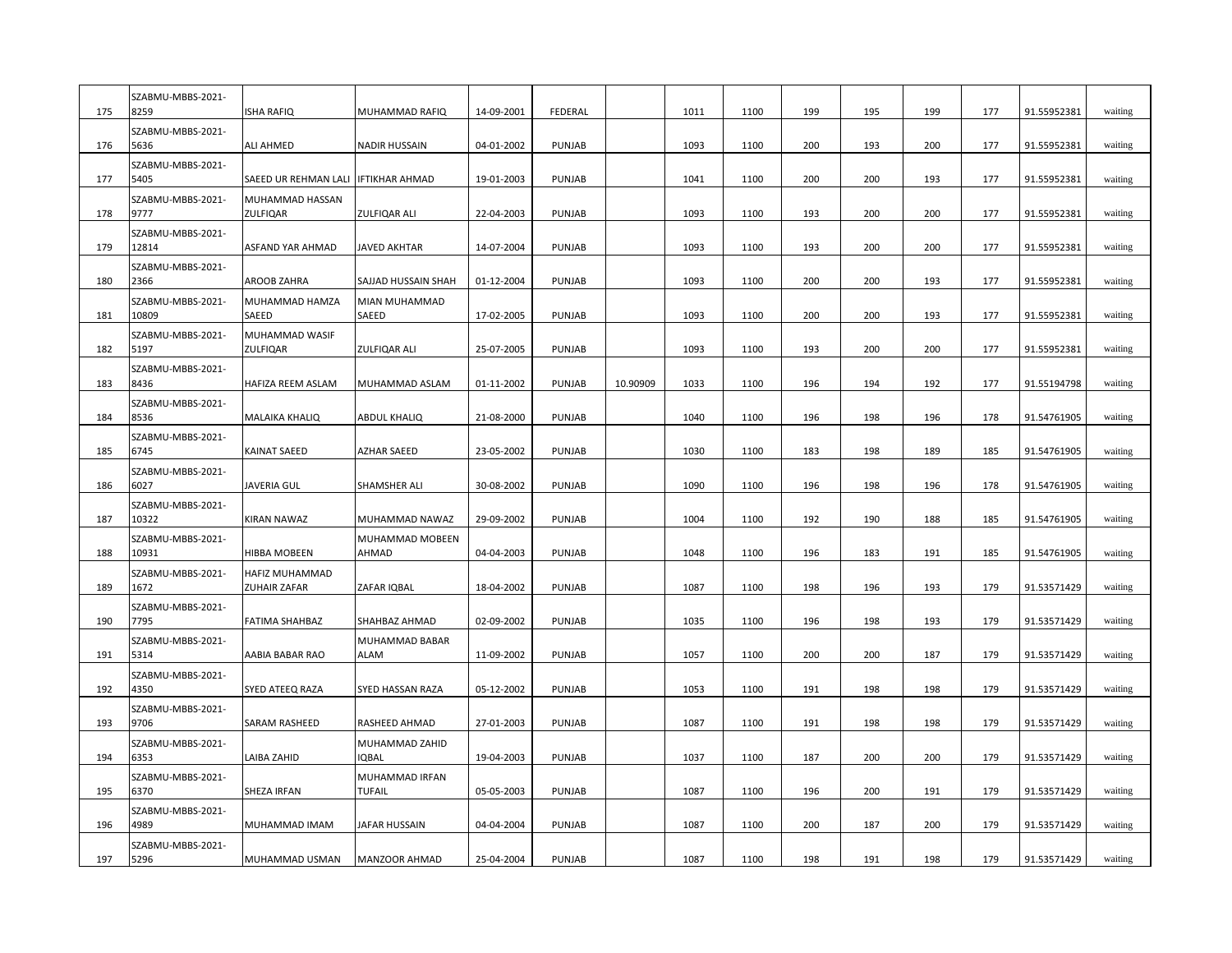| 198 | SZABMU-MBBS-2021-<br>9579  | ANAM MUKHTAR                                   | MUKHTAR AHMED                    | 22-02-2005 | PUNJAB        | 1087 | 1100 | 191 | 200 | 196 | 179 | 91.53571429 | waiting |
|-----|----------------------------|------------------------------------------------|----------------------------------|------------|---------------|------|------|-----|-----|-----|-----|-------------|---------|
| 199 | SZABMU-MBBS-2021-<br>11696 | <b>HAREEM MUSTAFA</b>                          | ABDUR RAUF                       | 05-02-2001 | PUNJAB        | 1022 | 1100 | 196 | 192 | 196 | 180 | 91.52380952 | waiting |
| 200 | SZABMU-MBBS-2021-<br>10927 | <b>MADIHA KHALID</b>                           | KHALID MAHMOOD                   | 11-08-2002 | PUNJAB        | 1056 | 1100 | 193 | 198 | 193 | 180 | 91.52380952 | waiting |
| 201 | SZABMU-MBBS-2021-<br>10001 | AISHA AQEEL AWAN                               | MUHAMMAD AQEEL<br>MALIK          | 09-09-2002 | PUNJAB        | 1044 | 1100 | 193 | 198 | 193 | 180 | 91.52380952 | waiting |
| 202 | SZABMU-MBBS-2021-<br>1168  | <b>IMTESAL TARIQ</b>                           | DR. CH. TARIQ<br><b>MAHMOOD</b>  | 14-02-2003 | PUNJAB        | 1050 | 1100 | 191 | 200 | 193 | 180 | 91.52380952 | waiting |
| 203 | SZABMU-MBBS-2021-<br>11741 | MUHAMMAD ZAIN BIN<br>QASIM                     | <b>QASIM ALI</b>                 | 15-08-2000 | PUNJAB        | 1023 | 1100 | 185 | 200 | 196 | 181 | 91.51190476 | waiting |
| 204 | SZABMU-MBBS-2021-<br>9239  | <b>MAIRA KHADIM</b>                            | KHADIM HUSSAIN                   | 12-05-2002 | PUNJAB        | 1033 | 1100 | 183 | 200 | 198 | 181 | 91.51190476 | waiting |
| 205 | SZABMU-MBBS-2021-<br>11148 | <b>USAMA ALI</b>                               | <b>NASIR ALI</b>                 | 13-01-2003 | PUNJAB        | 1021 | 1100 | 185 | 200 | 196 | 181 | 91.51190476 | waiting |
| 206 | SZABMU-MBBS-2021-<br>13657 | AHMAD JABBAR                                   | ABDUL JABBAR                     | 25-05-2003 | PUNJAB        | 1081 | 1100 | 187 | 196 | 198 | 181 | 91.51190476 | waiting |
| 207 | SZABMU-MBBS-2021-<br>10706 | ABDUL WAHAB ALI                                | AZHAR HUSSAIN                    | 21-05-2004 | PUNJAB        | 1081 | 1100 | 185 | 200 | 196 | 181 | 91.51190476 | waiting |
| 208 | SZABMU-MBBS-2021-<br>8409  | SHAHID AZIZ                                    | ABDUL AZIZ                       | 20-02-1999 | PUNJAB        | 1001 | 1100 | 190 | 197 | 191 | 182 | 91.5        | waiting |
| 209 | SZABMU-MBBS-2021-<br>6327  | NOOR UL AIN FATIMA                             | NASIR SOHAIL                     | 19-01-2002 | PUNJAB        | 1014 | 1100 | 198 | 193 | 187 | 182 | 91.5        | waiting |
| 210 | SZABMU-MBBS-2021-<br>6785  | MUHAMMAD SAQIB<br><b>TOOR</b>                  | KARAM ELAHI TOOR                 | 12-07-2002 | PUNJAB        | 1098 | 1100 | 200 | 198 | 200 | 175 | 91.5        | waiting |
| 211 | SZABMU-MBBS-2021-<br>3669  | MUNAHIL JAVED                                  | ABDUL WAHID JAVED                | 10-08-2002 | PUNJAB        | 1098 | 1100 | 200 | 200 | 198 | 175 | 91.5        | waiting |
| 212 | SZABMU-MBBS-2021-<br>10098 | MUHAMMAD DANIYAL<br>RAZA SIDDIQUIE             | FARHAT RAZA SIDDIQUIE            | 31-08-2002 | PUNJAB        | 1078 | 1100 | 180 | 198 | 200 | 182 | 91.5        | waiting |
| 213 | SZABMU-MBBS-2021-<br>4478  | KALSOOM NAEEM                                  | MUHAMMAD NAEEM<br><b>IQBAL</b>   | 10-09-2002 | PUNJAB        | 1026 | 1100 | 196 | 191 | 191 | 182 | 91.5        | waiting |
| 214 | SZABMU-MBBS-2021-<br>1821  | TANZEELA FATIMA                                | ARSHAD HUSSAIN                   | 19-10-2002 | PUNJAB        | 1078 | 1100 | 185 | 200 | 193 | 182 | 91.5        | waiting |
| 215 | SZABMU-MBBS-2021-<br>3722  | <b>USAMA YASEEN</b>                            | MUHAMMAD YASEEN                  | 05-01-2003 | PUNJAB        | 1048 | 1100 | 198 | 193 | 187 | 182 | 91.5        | waiting |
| 216 | SZABMU-MBBS-2021-<br>9465  | <b>MOHAMMAD MUGHEES</b><br><b>HAIDER KAZMI</b> | <b>MUBASHER HUSSAIN</b><br>KAZMI | 19-01-2003 | PUNJAB        | 1044 | 1100 | 198 | 200 | 200 | 175 | 91.5        | waiting |
| 217 | SZABMU-MBBS-2021-<br>3707  | <b>RUKHMA IRFAN</b>                            | <b>IRFAN ASLAM</b>               | 28-07-2003 | PUNJAB        | 1098 | 1100 | 200 | 198 | 200 | 175 | 91.5        | waiting |
| 218 | SZABMU-MBBS-2021-<br>6520  | AYESHA IMTIAZ                                  | MUHAMMAD IMTIAZ<br>KHAN          | 30-07-2003 | PUNJAB        | 1098 | 1100 | 200 | 198 | 200 | 175 | 91.5        | waiting |
| 219 | SZABMU-MBBS-2021-<br>6471  | <b>EESHA REHMAN</b>                            | ZIA UR REHMAN                    |            | PUNJAB        | 1098 | 1100 | 198 | 200 | 200 |     | 91.5        |         |
|     | SZABMU-MBBS-2021-          |                                                | CH MUHAMMAD                      | 01-11-2003 |               |      |      |     |     |     | 175 |             | waiting |
| 220 | 12319                      | CH MUHAMMAD ANAS                               | <b>ASHFAQ</b>                    | 04-11-2003 | <b>PUNJAB</b> | 1098 | 1100 | 200 | 200 | 198 | 175 | 91.5        | waiting |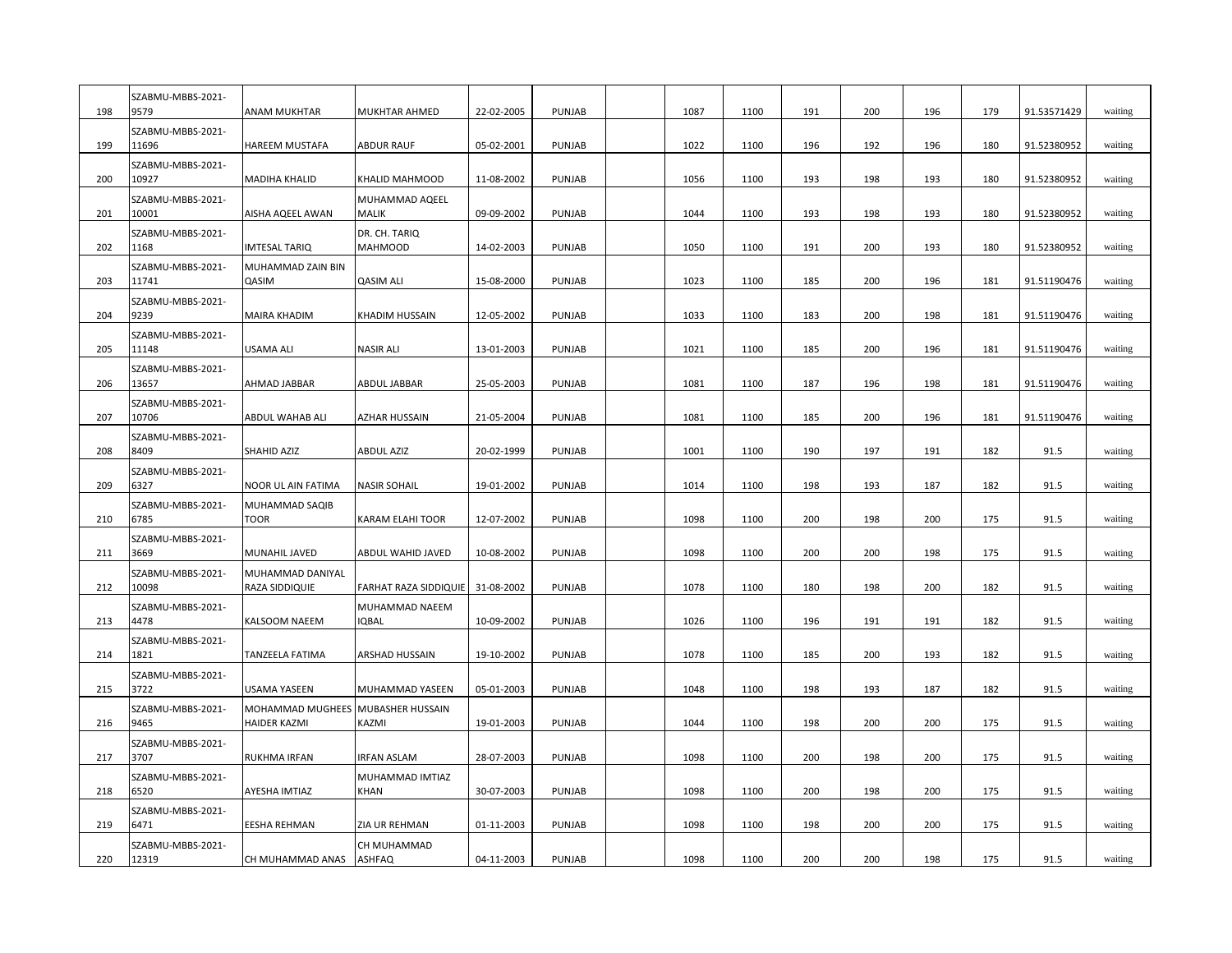| 221 | SZABMU-MBBS-2021-<br>1108  | MUHAMMAD ANAS<br><b>FAROOQI</b> | MUHAMMAD<br>ZAFARULLAH FAROOQI        | 20-04-2004 | PUNJAB        |   | 1098 | 1100 | 198 | 200 | 200 | 175 | 91.5        | waiting |
|-----|----------------------------|---------------------------------|---------------------------------------|------------|---------------|---|------|------|-----|-----|-----|-----|-------------|---------|
| 222 | SZABMU-MBBS-2021-<br>6864  | AYESHA KHALIL RAO               | MUHAMMAD KHALIL                       | 26-07-2005 | PUNJAB        |   | 1098 | 1100 | 198 | 200 | 200 | 175 | 91.5        | waiting |
| 223 | SZABMU-MBBS-2021-<br>5825  | EISHA ANWAR CHEEMA              | MUHAMMAD ANWAR                        | 12-06-2000 | PUNJAB        |   | 1059 | 1100 | 193 | 191 | 191 | 183 | 91.48809524 | waiting |
| 224 | SZABMU-MBBS-2021-<br>4185  | MUHAMMAD FAIZAN<br>ASLAM        | MUHAMMAD ASLAM                        | 01-10-2001 | PUNJAB        |   | 1036 | 1100 | 196 | 200 | 196 | 177 | 91.47619048 | waiting |
| 225 | SZABMU-MBBS-2021-<br>6706  | MUHAMMAD SAJID                  | <b>BASHIR AHMAD</b>                   | 15-10-2001 | PUNJAB        | 0 | 1022 | 1100 | 189 | 198 | 185 | 184 | 91.47619048 | waiting |
| 226 | SZABMU-MBBS-2021-<br>9273  | MUHAMMAD IRTAZA<br><b>TAHIR</b> | <b>TAHIR EHSAN</b>                    | 10-08-2002 | FEDERAL       |   | 987  | 1100 | 193 | 189 | 190 | 184 | 91.47619048 | waiting |
| 227 | SZABMU-MBBS-2021-<br>8671  | MUBASHRA KHALID                 | MUHAMMAD KHALID                       | 16-11-2002 | PUNJAB        |   | 1092 | 1100 | 196 | 198 | 198 | 177 | 91.47619048 | waiting |
| 228 | SZABMU-MBBS-2021-<br>2060  | TALHA WASEEM                    | MUHAMMAD WASEEM<br>AKBAR KHAN LAGHARI | 01-01-2003 | PUNJAB        |   | 1092 | 1100 | 198 | 198 | 196 | 177 | 91.47619048 | waiting |
| 229 | SZABMU-MBBS-2021-<br>2344  | SADIA HAFEEZ                    | <b>ABDUL HAFEEZ</b>                   | 18-09-2003 | PUNJAB        |   | 1020 | 1100 | 187 | 198 | 187 | 184 | 91.47619048 | waiting |
| 230 | SZABMU-MBBS-2021-<br>13522 | ALISHBA WASEEM                  | <b>WASEEM HASSAN</b><br>PASHA         | 20-12-2003 | PUNJAB        |   | 1092 | 1100 | 196 | 196 | 200 | 177 | 91.47619048 | waiting |
| 231 | SZABMU-MBBS-2021-<br>9128  | NATASHA ASLAM                   | MUHAMMAD ASLAM                        | 22-01-2004 | PUNJAB        |   | 1092 | 1100 | 198 | 198 | 196 | 177 | 91.47619048 | waiting |
| 232 | SZABMU-MBBS-2021-<br>11418 | MALIK ABDUL REHMAN<br>KHALIL    | KHALIL AHMAD                          | 10-04-2004 | PUNJAB        |   | 1016 | 1100 | 196 | 200 | 196 | 177 | 91.47619048 | waiting |
| 233 | SZABMU-MBBS-2021-<br>12303 | <b>SAUD KHALIQ</b>              | MUHAMMAD KHALIQ                       | 15-07-2005 | PUNJAB        |   | 1092 | 1100 | 198 | 198 | 196 | 177 | 91.47619048 | waiting |
| 234 | SZABMU-MBBS-2021-<br>11584 | MUHAMMAD<br>ZULQARNAIN          | MATLOOB AHMAD                         | 01-08-2002 | PUNJAB        |   | 1065 | 1100 | 198 | 198 | 193 | 178 | 91.46428571 | waiting |
| 235 | SZABMU-MBBS-2021-<br>10827 | ZUNAIRA UMAR                    | MUHAMMAD UMAR<br>KHATTAK              | 24-10-2002 | PUNJAB        |   | 1089 | 1100 | 191 | 200 | 198 | 178 | 91.46428571 | waiting |
| 236 | SZABMU-MBBS-2021-<br>13198 | <b>TEHREEM ZIA</b><br>CHAUDHARY | ZIA UD DIN CHAUDHARY                  | 26-11-2002 | PUNJAB        |   | 1089 | 1100 | 198 | 200 | 191 | 178 | 91.46428571 | waiting |
| 237 | SZABMU-MBBS-2021-<br>1128  | MUHAMMAD OWAIS<br>AZIZ          | SAQIB AZIZ                            | 21-12-2002 | PUNJAB        |   | 1089 | 1100 | 196 | 200 | 193 | 178 | 91.46428571 | waiting |
| 238 | SZABMU-MBBS-2021-<br>6723  | MAHFOOZ ULLAH<br>HAFEEZ         | EHSAN ULLAH KHAN<br><b>GURMANI</b>    | 23-08-2003 | PUNJAB        |   | 1025 | 1100 | 189 | 191 | 189 | 185 | 91.46428571 | waiting |
| 239 | SZABMU-MBBS-2021-<br>5734  | EMAN FATIMA AFZAL               | MUHAMMAD AFZAL<br>FAROOQ MEHR         | 02-11-2003 | PUNJAB        |   | 1089 | 1100 | 198 | 198 | 193 | 178 | 91.46428571 | waiting |
| 240 | SZABMU-MBBS-2021-<br>7639  | <b>UMAR RAFIQ</b>               | MUHAMMAD SHAFIQ                       | 01-01-2004 | PUNJAB        |   | 1089 | 1100 | 196 | 200 | 193 | 178 | 91.46428571 | waiting |
| 241 | SZABMU-MBBS-2021-<br>2090  | DUA FATIMA                      | AZIZ AHMED SOLEHIRIA                  | 28-03-2004 | PUNJAB        |   | 1089 | 1100 | 193 | 198 | 198 | 178 | 91.46428571 | waiting |
| 242 | SZABMU-MBBS-2021-<br>5966  | <b>FARAH ISHFAQ</b>             | MUHAMMAD ISHFAQ                       | 19-07-2004 | PUNJAB        |   | 1089 | 1100 | 191 | 198 | 200 | 178 | 91.46428571 | waiting |
| 243 | SZABMU-MBBS-2021-<br>12079 | KARAMULLAH                      | MUHAMMAD ISMAIL                       | 07-05-1999 | <b>PUNJAB</b> |   | 999  | 1100 | 187 | 190 | 189 | 186 | 91.45238095 | waiting |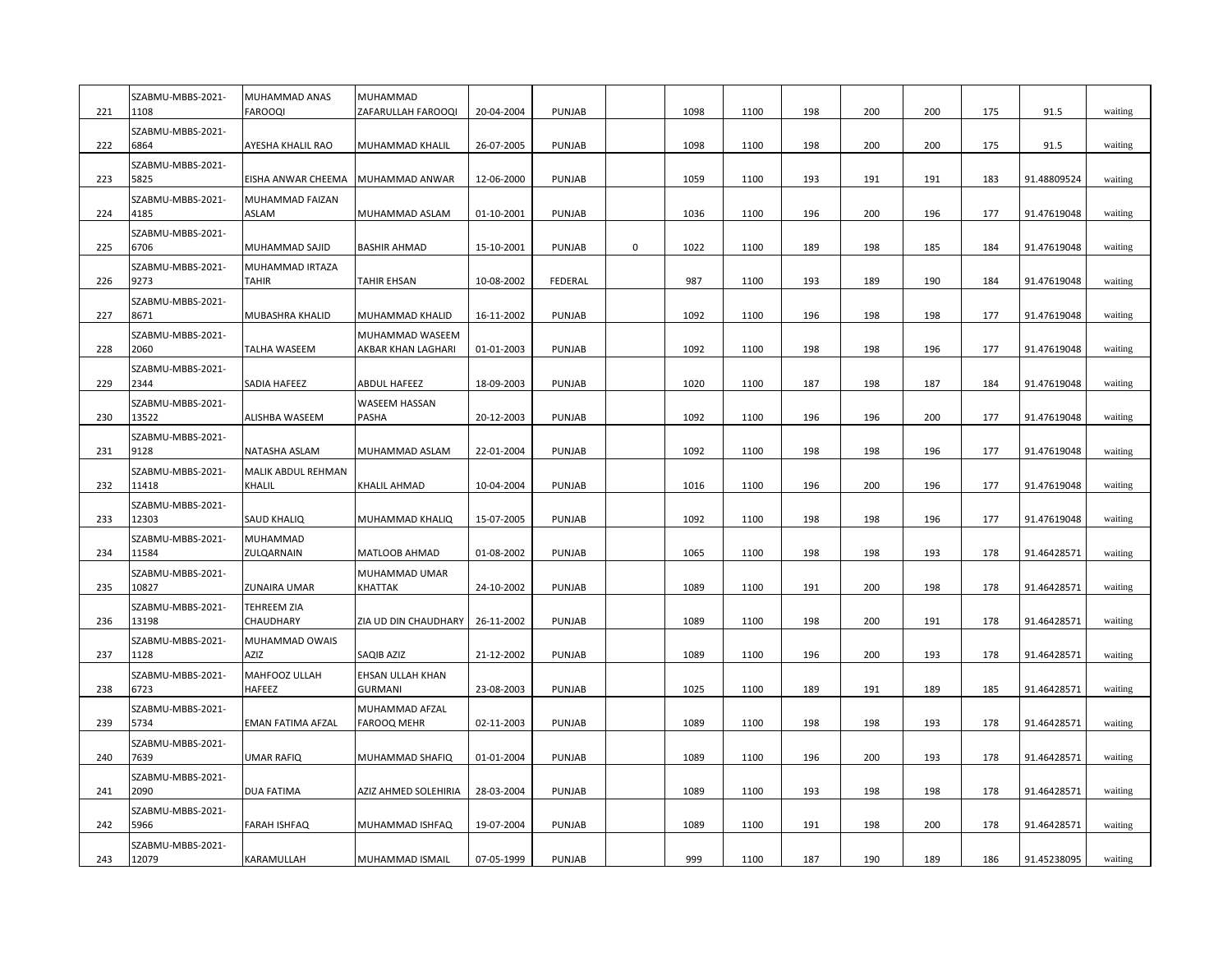| 244            | SZABMU-MBBS-2021-<br>12333 | MUHAMMAD ROMAN<br><b>TARIQ</b>    | <b>TARIQ BASHIR</b>            | 21-01-2004 | PUNJAB        | 1086 | 1100 | 193 | 200 | 193 | 179 | 91.45238095 | waiting                   |
|----------------|----------------------------|-----------------------------------|--------------------------------|------------|---------------|------|------|-----|-----|-----|-----|-------------|---------------------------|
| 245            | SZABMU-MBBS-2021-<br>6631  | <b>ZAIN UL ABIDEEN</b>            | MUHAMMAD ASLAM<br>PERVAIZ      | 13-09-2001 | PUNJAB        | 1061 | 1100 | 187 | 200 | 196 | 180 | 91.44047619 | waiting                   |
| 246            | SZABMU-MBBS-2021-<br>8793  | <b>FAIQA SARWAR</b>               | MUHAMMAD SARWAR                | 22-02-2002 | PUNJAB        | 1047 | 1100 | 187 | 198 | 198 | 180 | 91.44047619 | waiting                   |
| 247            | SZABMU-MBBS-2021-<br>7826  | MUHAMMAD USAMA<br><b>IFTIKHAR</b> | IFTIKHAR AHMAD                 | 25-12-2002 | PUNJAB        | 1041 | 1100 | 196 | 196 | 191 | 180 | 91.44047619 | waiting                   |
| 248            | SZABMU-MBBS-2021-<br>9842  | MUHAMMAD ADNAN<br>IQBAL           | <b>IQBAL HUSSAIN</b>           | 02-02-2003 | PUNJAB        | 1035 | 1100 | 189 | 198 | 196 | 180 | 91.44047619 | waiting                   |
| 249            | SZABMU-MBBS-2021-<br>1137  | <b>SAAD JAHANGIR</b>              | JAHANGIR KHAN                  | 15-03-2003 | PUNJAB        | 1083 | 1100 | 196 | 196 | 191 | 180 | 91.44047619 | waiting                   |
| 250            | SZABMU-MBBS-2021-<br>8411  | M.MOUEED IBRAHIM                  | M.IMRAN KHAN                   | 12-07-2003 | PUNJAB        | 1067 | 1100 | 189 | 196 | 198 | 180 | 91.44047619 | waiting                   |
| 251            | SZABMU-MBBS-2021-<br>6051  | SYEDA ABEERA                      | SYED RAIS AHMED                | 02-03-1998 | FEDERAL       | 937  | 1100 | 188 | 183 | 192 | 187 | 91.44047619 | waiting                   |
| FGE            |                            |                                   |                                |            |               |      |      |     |     |     |     |             |                           |
| 1              | SZABMU-MBBS-2021-<br>9273  | MUHAMMAD IRTAZA<br><b>TAHIR</b>   | <b>TAHIR EHSAN</b>             | 10-08-2002 | FEDERAL       | 987  | 1100 | 193 | 189 | 190 | 184 | 91.47619048 | Provisionally<br>Selected |
| $\overline{2}$ | SZABMU-MBBS-2021-<br>2090  | <b>DUA FATIMA</b>                 | AZIZ AHMED SOLEHIRIA           | 28-03-2004 | PUNJAB        | 1089 | 1100 | 193 | 198 | 198 | 178 | 91.46428571 | Provisionally<br>Selected |
| 3              | SZABMU-MBBS-2021-<br>5966  | <b>FARAH ISHFAQ</b>               | MUHAMMAD ISHFAQ                | 19-07-2004 | PUNJAB        | 1089 | 1100 | 191 | 198 | 200 | 178 | 91.46428571 | Provisionally<br>Selected |
| $\overline{4}$ | SZABMU-MBBS-2021-<br>12079 | KARAMULLAH                        | MUHAMMAD ISMAIL                | 07-05-1999 | PUNJAB        | 999  | 1100 | 187 | 190 | 189 | 186 | 91.45238095 | Provisionally<br>Selected |
| 5              | SZABMU-MBBS-2021-<br>7826  | MUHAMMAD USAMA<br><b>IFTIKHAR</b> | <b>IFTIKHAR AHMAD</b>          | 25-12-2002 | PUNJAB        | 1041 | 1100 | 196 | 196 | 191 | 180 | 91.44047619 | Provisionally<br>Selected |
| 6              | SZABMU-MBBS-2021-<br>8502  | MUHAMMAD MOHSIN<br><b>AKHTAR</b>  | AKHTAR HUSSAIN<br><b>DAONA</b> | 01-11-2004 | PUNJAB        | 1094 | 1100 | 198 | 200 | 196 | 176 | 91.4047619  | Provisionally<br>Selected |
| $\overline{7}$ | SZABMU-MBBS-2021-<br>1004  | <b>ADEENA ASIF</b>                | <b>ASIF ALI</b>                | 26-03-2002 | PUNJAB        | 1047 | 1100 | 198 | 194 | 199 | 177 | 91.39285714 | Provisionally<br>Selected |
| 8              | SZABMU-MBBS-2021-<br>5598  | ROHMA ZIA                         | ZIA ULLAH KHAN                 | 20-06-2002 | FEDERAL       | 1039 | 1100 | 199 | 192 | 200 | 177 | 91.39285714 | Provisionally<br>Selected |
| 9              | SZABMU-MBBS-2021-<br>2468  | <b>ALISHBA HASNAT</b>             | RAJA HASNAT SHAUKAT            | 26-11-2002 | PUNJAB        | 1018 | 1100 | 198 | 194 | 199 | 177 | 91.39285714 | waiting                   |
| 10             | SZABMU-MBBS-2021-<br>4538  | <b>EISHA EHSAN</b>                | EHSAN UL HAQ SHEIKH            | 23-03-2003 | PUNJAB        | 1091 | 1100 | 193 | 200 | 198 | 177 | 91.39285714 | waiting                   |
| 11             | SZABMU-MBBS-2021-<br>1042  | <b>MOMINA AZEEM</b>               | AZEEM TUFAIL                   | 21-09-2002 | PUNJAB        | 1037 | 1100 | 200 | 190 | 198 | 178 | 91.38095238 | waiting                   |
| 12             | SZABMU-MBBS-2021-<br>3364  | <b>SNEHA SOHAIL</b>               | SOHAIL ZAFAR                   | 10-04-2004 | FEDERAL       | 1082 | 1100 | 189 | 200 | 193 | 180 | 91.35714286 | waiting                   |
| 13             | SZABMU-MBBS-2021-<br>4571  | ZAINAB FATIMA                     | AFTAB BUKHTIAR<br>AHMAD        | 13-06-2004 | PUNJAB        | 1082 | 1100 | 189 | 200 | 193 | 180 | 91.35714286 | waiting                   |
| 14             | SZABMU-MBBS-2021-<br>7154  | MUHAMMAD TAIMOOR SAEED UL HASSAN  |                                | 14-05-2002 | <b>PUNJAB</b> | 1016 | 1100 | 196 | 187 | 193 | 182 | 91.33333333 | waiting                   |
|                |                            |                                   |                                |            |               |      |      |     |     |     |     |             |                           |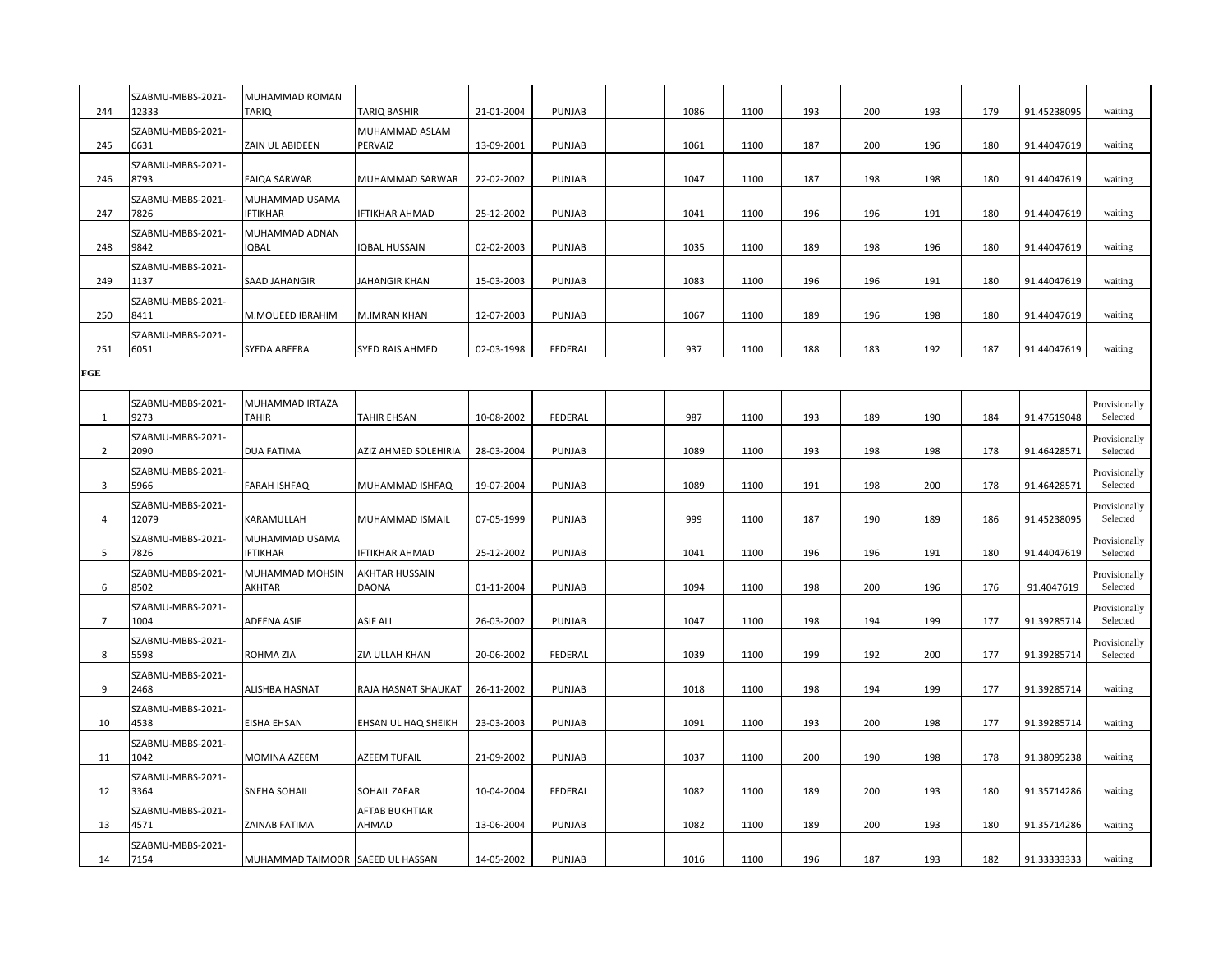| 15 | SZABMU-MBBS-2021-<br>8488  | <b>EMAAN AFROZ</b>                | MUHAMMAD MUMTAZ                     | 10-03-2003 | PUNJAB        | 1096 | 1100 | 198 | 200 | 198 | 175 | 91.33333333 | waiting |
|----|----------------------------|-----------------------------------|-------------------------------------|------------|---------------|------|------|-----|-----|-----|-----|-------------|---------|
| 16 | SZABMU-MBBS-2021-<br>7537  | MUHAMMAD AYHAN<br><b>MURTAZA</b>  | <b>GHULAM MURTAZA</b><br>KHAN       | 29-07-2005 | PUNJAB        | 1096 | 1100 | 198 | 200 | 198 | 175 | 91.33333333 | waiting |
| 17 | SZABMU-MBBS-2021-<br>5489  | KHADIJA SULEMAN                   | YAR MUHAMMAD                        | 08-07-2003 | PUNJAB        | 1087 | 1100 | 189 | 198 | 200 | 178 | 91.29761905 | waiting |
| 18 | SZABMU-MBBS-2021-<br>10262 | LAIBA TAHREEM                     | MUHAMMAD ISMAIL                     | 04-04-2005 | PUNJAB        | 1087 | 1100 | 196 | 200 | 191 | 178 | 91.29761905 | waiting |
| 19 | SZABMU-MBBS-2021-<br>11806 | SEHRISH FATIMA ISMAIL             | MUHAMMAD ISMAIL                     | 23-05-2002 | PUNJAB        | 1039 | 1100 | 191 | 192 | 195 | 181 | 91.26190476 | waiting |
| 20 | SZABMU-MBBS-2021-<br>6233  | SAMRA SALEEM                      | MUHAMMAD SALEEM                     | 14-10-2002 | PUNJAB        | 1012 | 1100 | 199 | 188 | 191 | 181 | 91.26190476 | waiting |
| 21 | SZABMU-MBBS-2021-<br>3271  | AREEJ DAR                         | AHTRAM DAR                          | 07-12-2002 | PUNJAB        | 1098 | 1100 | 200 | 198 | 200 | 174 | 91.26190476 | waiting |
| 22 | SZABMU-MBBS-2021-<br>7958  | ZAINAB SHAHID                     | MUHAMMAD SHAHID                     | 15-04-2003 | PUNJAB        | 1072 | 1100 | 183 | 198 | 191 | 183 | 91.23809524 | waiting |
| 23 | SZABMU-MBBS-2021-<br>8015  | HIRAH MEHMOOD                     | TARIQ MEHMOOD                       | 10-08-2004 | PUNJAB        | 1089 | 1100 | 196 | 193 | 200 | 177 | 91.22619048 | waiting |
| 24 | SZABMU-MBBS-2021-<br>4608  | <b>MAIMOONA</b>                   | MUHAMMAD NAEEM                      | 19-02-2002 | PUNJAB        | 1026 | 1100 | 199 | 193 | 194 | 178 | 91.21428571 | waiting |
| 25 | SZABMU-MBBS-2021-<br>10252 | <b>MOIZZA MUNIR</b>               | KHAWAJA MUHAMMAD<br>MUNIR           | 12-10-2003 | PUNJAB        | 1083 | 1100 | 196 | 200 | 187 | 179 | 91.20238095 | waiting |
| 26 | SZABMU-MBBS-2021-<br>10124 | <b>GULEENA ZEESHAN</b>            | SYED ZEESHAN WALI                   | 29-01-2004 | <b>KPK</b>    | 1080 | 1100 | 191 | 196 | 193 | 180 | 91.19047619 | waiting |
| 27 | SZABMU-MBBS-2021-<br>7708  | <b>HAFSA GUL</b>                  | MOHAMMAD IDREES                     | 04-09-2002 | PUNJAB        | 1039 | 1100 | 190 | 198 | 200 | 177 | 91.14285714 | waiting |
| 28 | SZABMU-MBBS-2021-<br>9386  | <b>MAHAM FATIMA</b>               | SYED JAWAD HUSSAIN                  | 22-08-2001 | PUNJAB        | 1027 | 1100 | 187 | 191 | 187 | 185 | 91.13095238 | waiting |
| 29 | SZABMU-MBBS-2021-<br>7725  | KASHAF UL AIN                     | MUHAMMAD BOOTA                      | 21-06-2002 | PUNJAB        | 1085 | 1100 | 198 | 200 | 187 | 178 | 91.13095238 | waiting |
| 30 | SZABMU-MBBS-2021-<br>9512  | NAWAAL KHAKWANI                   | ABDUL QUDOOS KHAN                   | 13-09-2002 | PUNJAB        | 1082 | 1100 | 193 | 196 | 193 | 179 | 91.11904762 | waiting |
| 31 | SZABMU-MBBS-2021-<br>9142  | <b>JAVARIA SEHIR</b>              | MUHAMMAD ZAHOOR                     | 19-07-2003 | PUNJAB        | 1079 | 1100 | 196 | 187 | 196 | 180 | 91.10714286 | waiting |
| 32 | SZABMU-MBBS-2021-<br>2454  | <b>SALMAN HABIB</b>               | <b>FAZAL HABIB</b>                  | 25-04-2002 | PUNJAB        | 1033 | 1100 | 196 | 200 | 200 | 174 | 91.0952381  | waiting |
| 33 | SZABMU-MBBS-2021-<br>7322  | SYEDA FAJAR ZAHRA<br><b>NAQVI</b> | <b>SYED IQTADAR HAIDER</b><br>NAQVI | 12-11-2003 | PUNJAB        | 1060 | 1100 | 199 | 198 | 199 | 174 | 91.0952381  | waiting |
| 34 | SZABMU-MBBS-2021-<br>8618  | <b>NOOR FATIMA</b>                | WAQAS BIN KHALID                    | 26-11-2003 | <b>PUNJAB</b> | 1076 | 1100 | 178 | 200 | 198 | 181 | 91.0952381  | waiting |
| 35 | SZABMU-MBBS-2021-<br>13996 | <b>HAIDER ALI</b>                 | JAWAD ALI RAJA                      | 14-06-2004 | PUNJAB        | 1076 | 1100 | 191 | 198 | 187 | 181 | 91.0952381  | waiting |
| 36 | SZABMU-MBBS-2021-<br>5694  | AREEJ ASIF AWAN                   | ASIF HANIF AWAN                     | 09-04-2003 | PUNJAB        | 1090 | 1100 | 196 | 198 | 196 | 176 | 91.07142857 | waiting |
| 37 | SZABMU-MBBS-2021-<br>1791  | <b>DHOHA REHAN</b>                | MUHAMMAD REHAN<br>KHAN              | 13-02-2004 | <b>PUNJAB</b> | 1087 | 1100 | 198 | 200 | 189 | 177 | 91.05952381 | waiting |